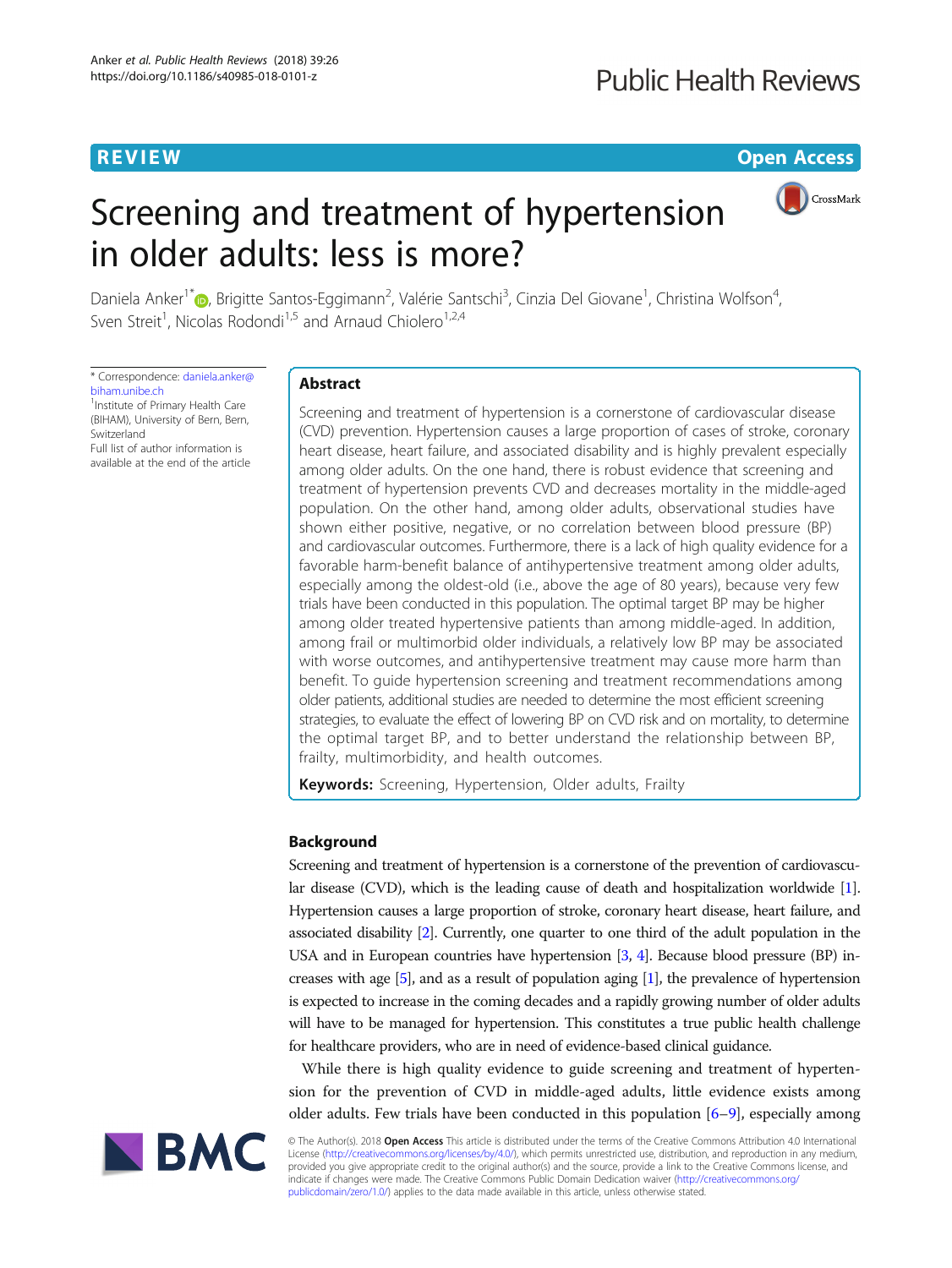<span id="page-1-0"></span>the oldest-old, i.e., aged above 80 years. Further, there are conflicting observations about the relationship between BP and health outcomes among older adults, some cohort studies having shown that low BP could be detrimental especially among the oldest frail or multimorbid adults [[10,](#page-13-0) [11\]](#page-13-0).

In this review, we aimed to critically appraise evidence and guidelines for screening and treatment of hypertension in older patients, with an emphasis on the oldest-old, multimorbid, and frail patients. Due to the broadness of the field, we did not conduct a systematic review, better designed to address relatively narrow research questions, and rather preferred to conduct a narrative review, better suited to provide interpretation and critique of evidence [\[12\]](#page-13-0). First, we looked for data on how BP and hypertension relate to age, health outcomes, and mortality among older individuals. Second, we searched for experimental and observational evidence on the relationship between BP, antihypertensive treatments, and health outcomes in older adults, accounting for different health status, notably for frailty [\[13\]](#page-13-0). Finally, we critically appraised recommendations from major hypertension management guidelines for older adults.

# Epidemiology of blood pressure and hypertension-related mortality across ages

BP increases steadily with age [\[5](#page-13-0)], and consequently, the prevalence of hypertension is higher in older age groups [\[14\]](#page-13-0). Hypertension is diagnosed by sustained elevated BP, with a threshold usually set at 140/90 mmHg (based on office measurement) [\[6](#page-13-0)–[9\]](#page-13-0), although recent guidelines set the diagnostic threshold at lower BP levels [\[15](#page-13-0)]. In the USA and in

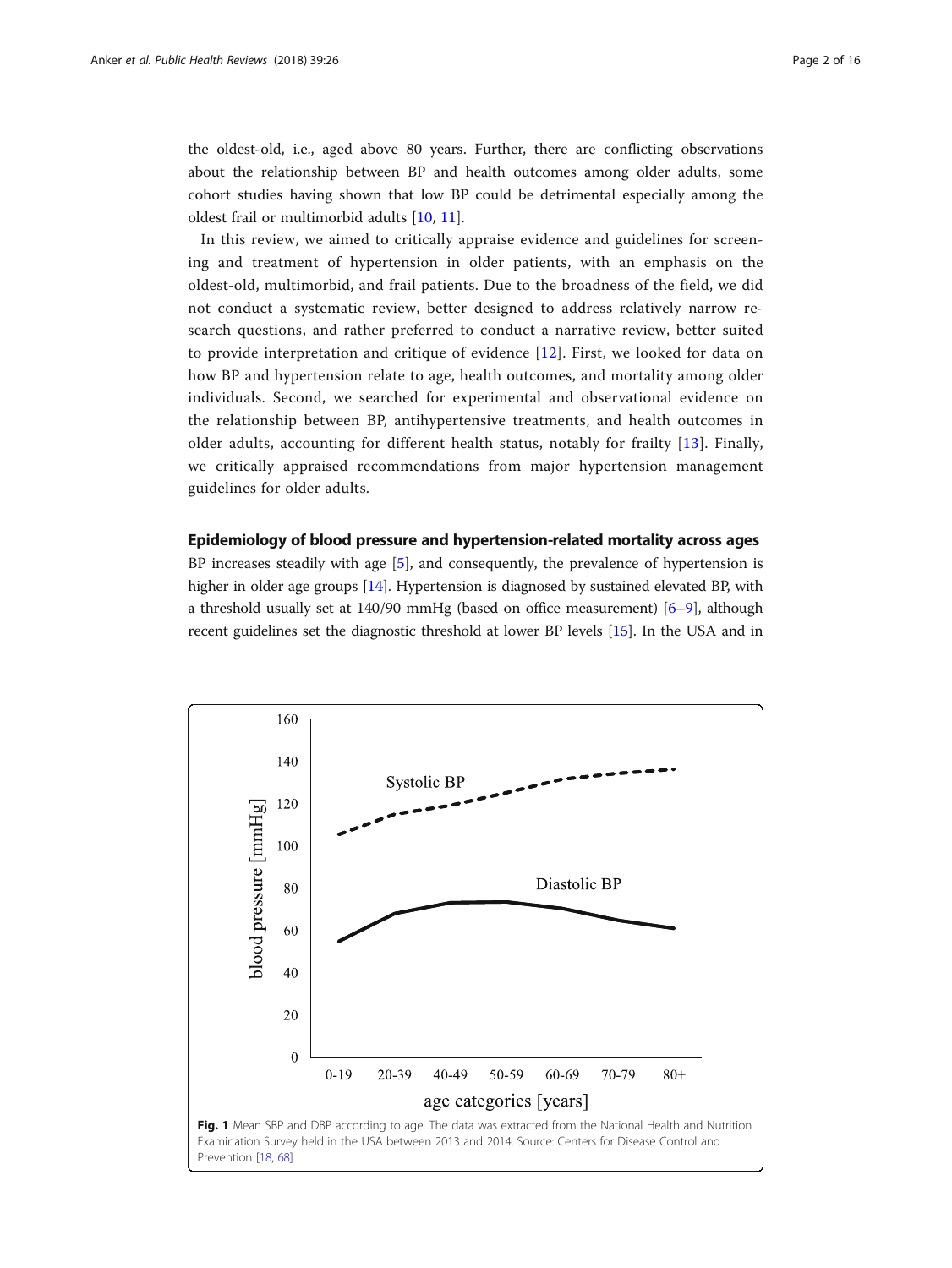

European countries, one quarter to one third of the general population would have hypertension [\[3](#page-13-0), [4\]](#page-13-0). Many epidemiologic studies have shown that systolic blood pressure (SBP) increases with age while diastolic blood pressure (DBP) increases up the age of 60–70 years and decreases with older age (Fig. [1](#page-1-0)) [[16,](#page-13-0) [17](#page-13-0)]. In some countries, up to 75% of older adults are hypertensive [[3](#page-13-0), [14,](#page-13-0) [18\]](#page-13-0) (Fig. 2). Middle-aged adults most often develop systolo-diastolic hypertension, whereas older adults develop predominantly isolated systolic hypertension (defined as  $SBP \ge 140$  mmHg and a  $DBP < 90$  mmHg) [\[19\]](#page-13-0).

Hypertension is a major cause of CVD and mortality [[20](#page-13-0)]. A large meta-analysis including 61 prospective studies and analyzing data from one million adults aged between 40 and 89 years demonstrated a strong positive log-linear relationship between BP and both cardiovascular and all-cause mortality across all age groups [\[5](#page-13-0), [21](#page-13-0)]. Further, in all age groups, the risk was the lowest at 115/75 mmHg [[5\]](#page-13-0). A log-linear relationship between BP and cardiovascular health outcomes was also observed in several other studies  $[21-23]$  $[21-23]$  $[21-23]$ . A key to better understand the relationship between BP and health outcomes among older adults is to account for the very high absolute risk of CVD in this population [[21](#page-13-0), [23\]](#page-13-0). This means that among older adults, a BP difference of 10 mmHg, for instance, is associated with a much larger difference in absolute risk of CVD compared to the same BP difference among younger adults [[5\]](#page-13-0). Consequently, the potential absolute benefit of reducing BP could be much higher among older adults, and more so among oldest-old patients. The relationship between BP and cardiovascular health outcomes is however much more complex among the oldest-old, as discussed in detail below.

# Measurement of blood pressure and screening for hypertension in older adults

Methods of BP measurement in older adults are roughly similar to the methods in middle-aged adults, but closer monitoring is recommended by several guidelines [[6](#page-13-0), [8,](#page-13-0) [15\]](#page-13-0),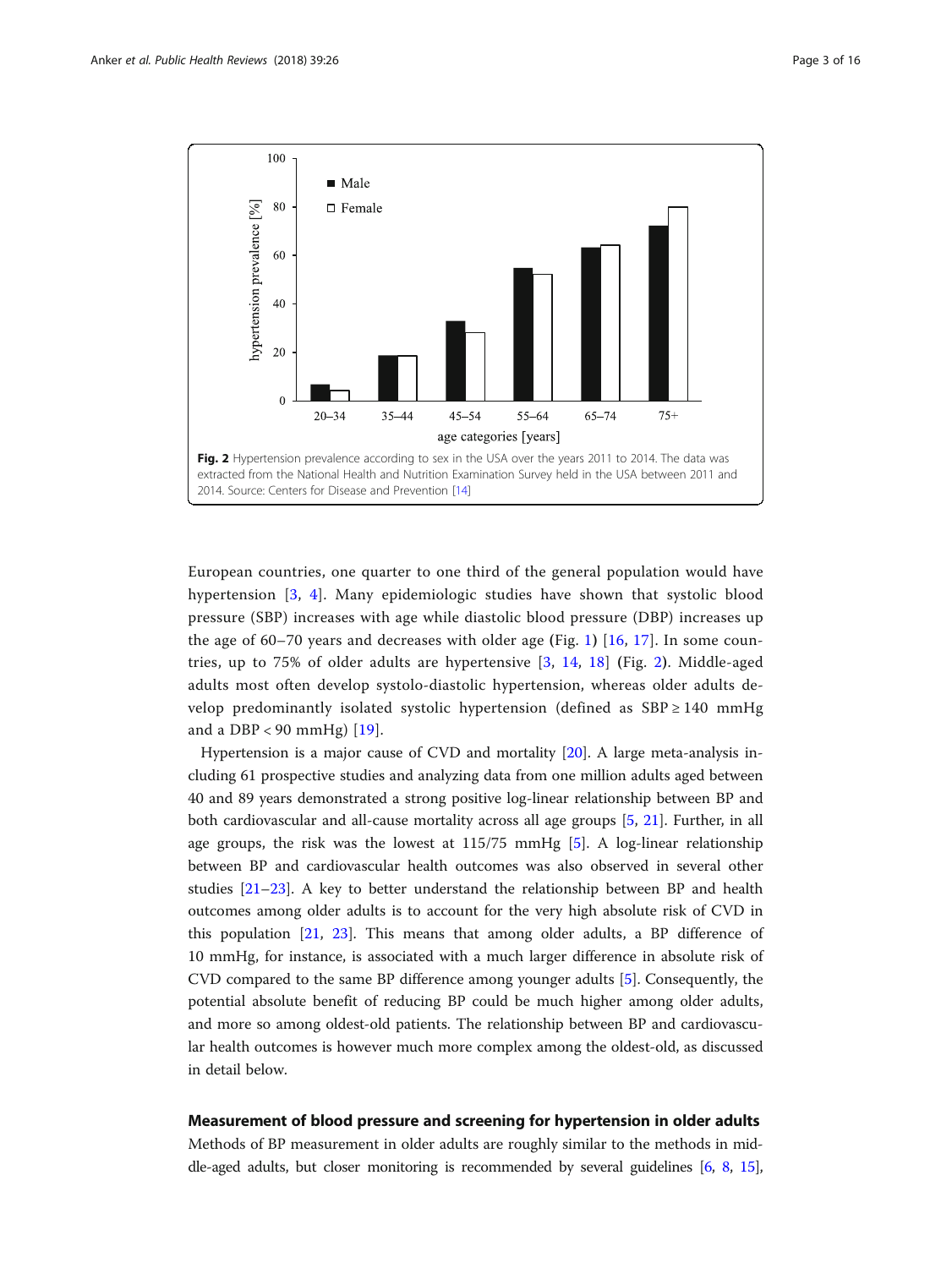especially because older adults tend to have higher BP variability [\[24](#page-13-0)]. Older adults also have more frequently isolated systolic hypertension [\[19\]](#page-13-0). In the office, BP is measured traditionally on the upper arm using either the auscultatory method (requiring adequate training of the assessor) or the oscillometric method (requiring a clinically validated automated measurement device) [\[8](#page-13-0)]. To diagnose hypertension, repeated BP measurements at multiple visits are needed. Out-of-office measurements, either using ambulatory BP monitoring (ABPM) or home BP monitoring (HBPM) [\[7,](#page-13-0) [8\]](#page-13-0), are recommended to confirm diagnoses of hypertension, especially in older adults. Orthostatic hypotension is frequent among older adults, with up to 30% among those aged more than 70 years old, and can seriously complicate treatment of hypertension [[25,](#page-13-0) [26\]](#page-13-0). Recent guidelines recommend searching systematically for orthostatic hypotension in older individuals [[8](#page-13-0)].

Screening for hypertension is justified for several reasons. In general, screening aims to distinguish apparently healthy persons who probably have a disease from those who probably do not [[27](#page-13-0)]. In the case of hypertension, screening aims to identify individuals with sustained elevated BP and who would benefit from treatment through a reduction in CVD risk. According to the Wilson and Jungner criteria [[27](#page-13-0)], screening for hypertension in older adults can be easily justified (Table 1) because hypertension is highly

| Criterion                                                                                                                          | Criterion related to older adults                                                                                                                                                                                                                                                                                                                                                                                                       |
|------------------------------------------------------------------------------------------------------------------------------------|-----------------------------------------------------------------------------------------------------------------------------------------------------------------------------------------------------------------------------------------------------------------------------------------------------------------------------------------------------------------------------------------------------------------------------------------|
| The condition sought should be an<br>important health problem                                                                      | Hypertension CVD and the absolute risk associated<br>with elevated BP in older adults is very high.<br>Hypertension is highly prevalent in the general<br>population and the prevalence increases with<br>age (reaching up to 75% among adults aged<br>75 years and more).                                                                                                                                                              |
| There should be an accepted treatment<br>for patients with recognized disease                                                      | Treatments are accessible and have been shown<br>to be effective among middle-aged adults. The<br>evidence among older adults is much weaker.<br>In frail or multimorbid patients, lowering BP<br>could cause harm [10].                                                                                                                                                                                                                |
| Facilities for diagnosis and treatment<br>should be available                                                                      | Screening and diagnosis are usually done by<br>primary care physicians. Screening can also be<br>done out of the office, e.g., by pharmacists [69].<br>Due to the growing number of older adults,<br>provision of treatment will require growing<br>resources, i.e., primary care physicians and<br>other health professionals. To improve<br>hypertension control, novel approaches to<br>care are needed, e.g., team-based care [70]. |
| There should be a recognizable latent<br>or early symptomatic stage                                                                | Elevated BP is a causal risk factor for CVD.<br>However, the discriminative power of BP<br>measurement between high- and low-risk<br>patients is weak [28]. Accordingly, other<br>factors such as age and history of CVD are<br>suggested to be more efficient for the<br>assessment of the risk to develop CVD.                                                                                                                        |
| There should be a suitable test or examination                                                                                     | Auscultatory or oscillometric methods can be<br>used. For the auscultatory method, training<br>is necessary. For the oscillometric method,<br>a clinically validated device should be used.                                                                                                                                                                                                                                             |
| The test should be acceptable to the population                                                                                    | BP measurement is well accepted among<br>older adults                                                                                                                                                                                                                                                                                                                                                                                   |
| The natural history of the condition, including<br>development from latent to declared disease,<br>should be adequately understood | The relationship between BP and cardiovascular<br>outcomes are not clearly defined in older adults,<br>especially in frail or multimorbid older adults.                                                                                                                                                                                                                                                                                 |

Table 1 Selected Wilson and Jungner screening criteria adapted to hypertension screening in older adults [\[27\]](#page-13-0)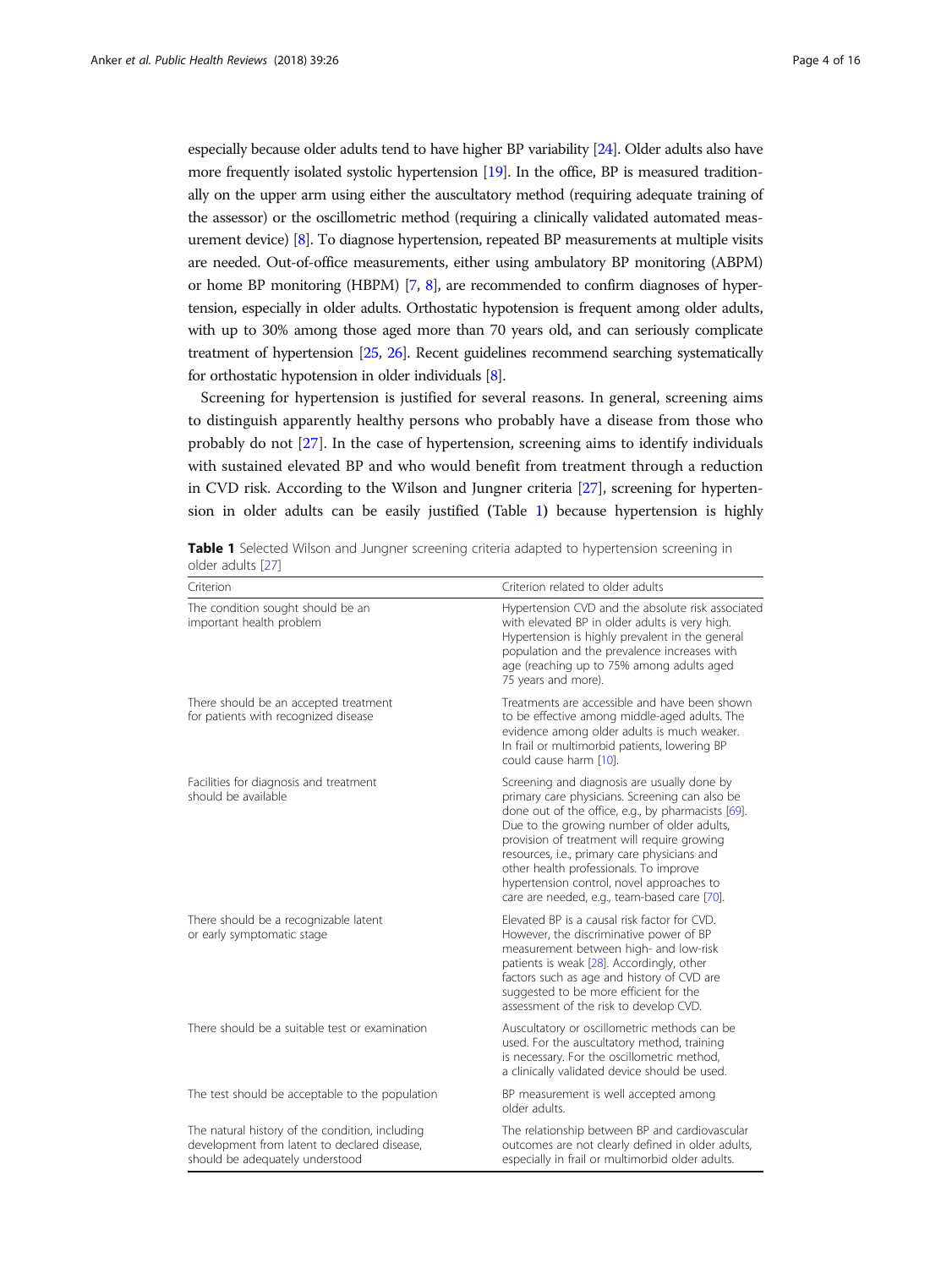prevalent and causes serious health issues, BP measurement is relatively simple, accessible and acceptable for older adults, and treatments are available and efficient to lower BP.

There are however two major issues with hypertension screening in older adults. A first issue is the weak discriminative power of elevated BP for having or not CVD later in life [[28\]](#page-13-0). While individuals with elevated BP have a higher relative risk of CVD, many cases of CVD will occur in individuals with normal BP. This is especially problematic for patients with BP close to the threshold above which a treatment is recommended, and many older adults have BP close to such threshold. To overcome this issue, two approaches are possible. The first approach is a high-CVD risk prevention strategy, where the decision to treat hypertension is not based on BP level, but rather on an estimated absolute CVD risk [[29](#page-13-0)]. The idea is that, for the same BP reduction, the absolute benefit will be much higher among patients at high absolute CVD risk compared with patients at relatively low absolute CVD risk. In a simulation study, Karmali et al. determined that a treatment strategy based on absolute CVD risk would reduce the proportion of treated individuals by 29%, while preventing 16% more events for the same number of persons treated, compared to a treatment strategy based on treating everyone with SBP higher than 150 mmHg [\[30](#page-13-0)]. The second approach would be a population-based prevention strategy shifting the distribution of BP toward lower levels in the entire population, instead of lowering BP only in high-risk populations with high BP or high risk of CVD [[23](#page-13-0), [31](#page-13-0)].

Apart from the weak discriminative power of elevated BP, a second issue with BP screening among older adults is that the benefit of lowering BP among the oldest-old is disputable. While these patients are at very high risk for CVD, there are doubts about a true benefit of BP lowering drugs on mortality and other health outcomes. Instead of being beneficial, a low BP might indeed be detrimental among oldest-old patients [[10](#page-13-0)].

# Blood pressure and related outcomes: evidence from trials and cohort studies in oldest-old adults

The relationship between BP and mortality and other health outcomes in older age and the decision to treat or not oldest-old adults for hypertension is highly debated. In middle-aged adults, the risk for cardiovascular events, cardiovascular mortality, and all-cause mortality increases with increasing BP [[5\]](#page-13-0). Likewise, numerous trials in middle-aged adults [\[32](#page-13-0)–[35\]](#page-14-0), and others like SHEP [[36\]](#page-14-0) and Syst-Eur [\[37](#page-14-0)], which enrolled participants 60 years and over, have shown that lowering BP with antihypertensive treatment reduces mortality and CVD risk.

In oldest-old adults, however, evidence about the predictive value of BP and the benefit-harm balance of treating hypertension is inconsistent [\[6](#page-13-0)–[9](#page-13-0)]. On the one hand, two randomized controlled trials (RCTs)—SPRINT and HYVET—targeting older patients aged respectively 75 and 80 years old and over have shown the benefits of lowering BP by reducing mortality and CVD risk [[38](#page-14-0), [39](#page-14-0)]. On the other hand, several cohort studies of adults 80 years of age and over have shown that participants with low BP at baseline had higher all-cause mortality rates [[40](#page-14-0)–[50](#page-14-0)]. These findings suggest that lowering BP among the oldest-old might be harmful. Table [2](#page-5-0) presents a detailed overview of these studies. Several cohort studies have also shown that low BP was associated with a decline in cognitive and physical abilities [[51](#page-14-0)–[54\]](#page-14-0).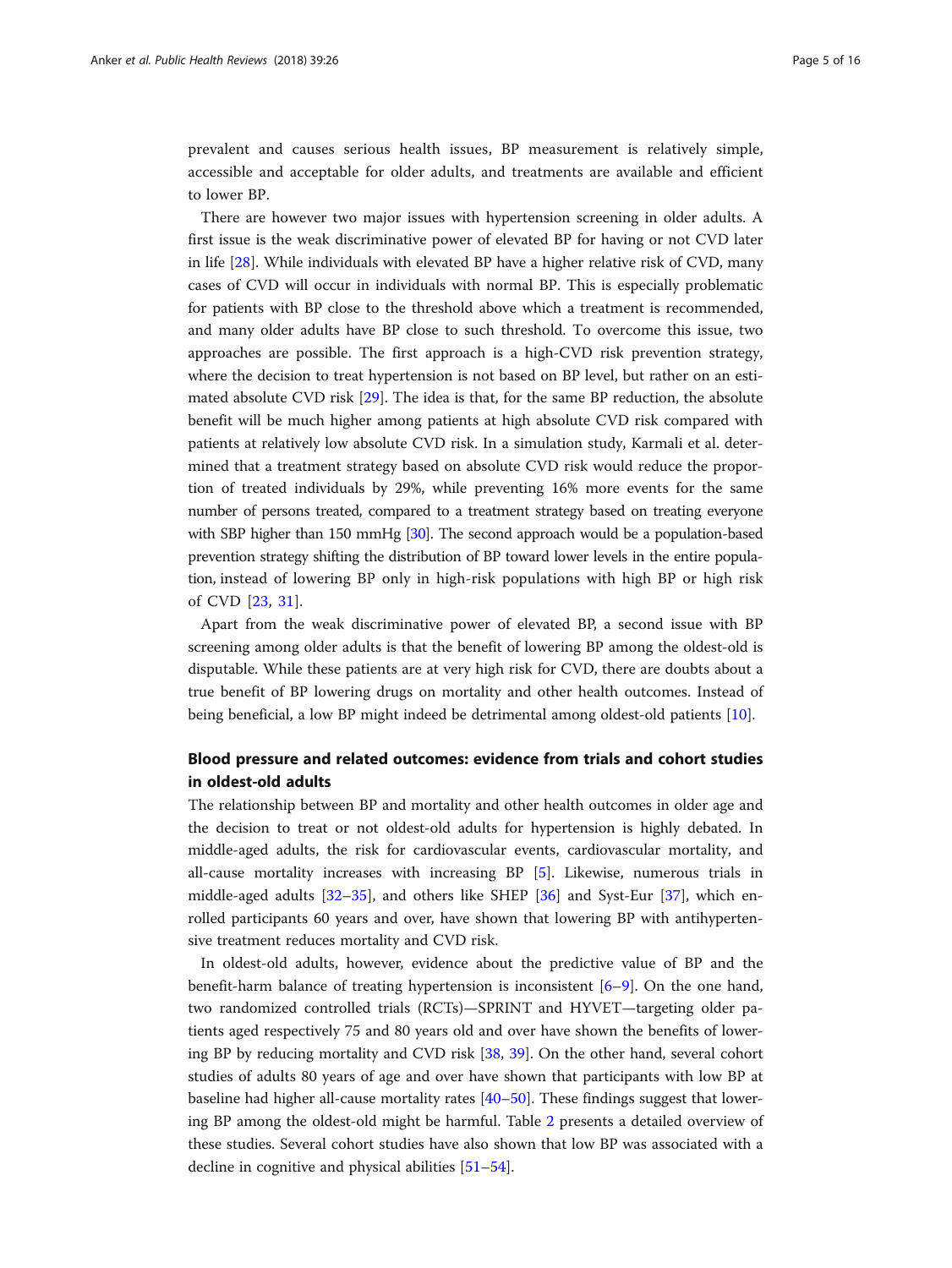<span id="page-5-0"></span>

| Study acronym or first<br>publication year<br>author, country,  | Population                                                                                       | Intervention or exposure<br>BP category                                       | BP category                                       | Comparison or reference Outcomes (mortality and CVD)                                                                                                                                                                                                                                                                                               | Conclusion                                                                                                                                                                                                                                                                                                                                     |
|-----------------------------------------------------------------|--------------------------------------------------------------------------------------------------|-------------------------------------------------------------------------------|---------------------------------------------------|----------------------------------------------------------------------------------------------------------------------------------------------------------------------------------------------------------------------------------------------------------------------------------------------------------------------------------------------------|------------------------------------------------------------------------------------------------------------------------------------------------------------------------------------------------------------------------------------------------------------------------------------------------------------------------------------------------|
| Randomized controlled trials                                    |                                                                                                  |                                                                               |                                                   |                                                                                                                                                                                                                                                                                                                                                    |                                                                                                                                                                                                                                                                                                                                                |
| SPRINT, USA, 2016 [39]                                          | 2 75 years; N = 2636<br>Condition: hypertension<br>but no diabetes                               | Intensive treatment: SBP<br>$targest < 120$ mmHg                              | Standard treatment: SBP<br>targets < 140 mmHg     | HR (95% CI) for all-cause mortality: 0.67<br>HR (95% CI) for composite CVD events<br>(primary endpoint): 0.66 (0.51-0.85)<br>$(0.49 - 0.91)$                                                                                                                                                                                                       | 75 years or older significantly reduced the rates<br>events and death from any cause, irrespective<br>More intensive treatment among adults aged<br>of fatal and nonfatal major cardiovascular<br>of frailty status                                                                                                                            |
| Australasia, and Tunisia,<br>HYVET, Europe, China,<br>2008 [38] | Condition: sustained SBP<br>80 years or older; N =<br>of $\geq$ 160 mmHg<br>3845                 | Active treatment                                                              | Placebo                                           | HR (95% CI) for fatal and nonfatal stroke<br>HR (95% CI) for all-cause mortality: 0.79<br>(primary endpoint): 0.70 (0.49-1.01)<br>$(0.65 - 0.95)$                                                                                                                                                                                                  | older reduced the rate of death from any cause<br>and cardiovascular events, irrespective of frailty<br>Active treatment in persons 80 years of age or<br>status                                                                                                                                                                               |
| Population-based observational studies                          |                                                                                                  |                                                                               |                                                   |                                                                                                                                                                                                                                                                                                                                                    |                                                                                                                                                                                                                                                                                                                                                |
| Streit, the Netherlands,<br>2018 [50]                           | based Leiden 85-plus<br>Setting: population-<br>$> 85$ years; $N = 570$<br>cohort study          | 10 mmHg lower SBP                                                             | $\mathsf I$                                       | HR (95% CI) for all-cause mortality in partic-<br>treatment: 1.29 (1.15-1.46) and 1.08 (1.00-<br>ipants with and without antihypertensive<br>118                                                                                                                                                                                                   | in participants prescribed antihypertensive ther-<br>antihypertensive therapy, there was no associ-<br>was associated with higher all-cause mortality<br>In persons aged 85 years and over, lower SBP<br>frailty indicator; in participants not prescribed<br>apy, irrespective of grip strength, used as a<br>ation between SBP and mortality |
| Ravindrarajah, UK, 2017<br>$[42]$                               | $\geq$ 80 years; N = 144,403                                                                     | $-110$ , (b) $110-$<br>140-159, (d) $\ge$<br>160 mmHg<br>SBP: (a)<br>119, (c) | SBP 120-139 mmHg<br>(ref)                         | treated frail women: (a) 1.98 (1.53-2.56), (b)<br>1.48 (1.23-1.79), (ref) 1, (c) 0.76 (0.70-0.84),<br>1.44 (1.24–1.70), (ref) 1, (c) 0.80 (0.72–0.89),<br>and (d) 0.97 (0.82–1.15)<br>treated fit women: (a) 1.86 (1.39-2.47), (b)<br>HR (95% CI) for all-cause mortality in<br>HR (95% Cl) for all-cause mortality in<br>and (d) 0.85 (0.75-0.96) | In persons aged 80 years and over, lower SBP<br>was associated with increased mortality rates,<br>patients with baseline SBP between 140 and<br>rates but the association with BP was similar<br>59 mmHq; frail adults had higher mortality<br>and lowest mortality rates were found in<br>compared with non-frail adults                      |
| Netherlands, 2015 [48]<br>Post Hospers, the                     | Setting: subpopulation<br>of Longitudinal Aging<br>$\geq 80$ years; $N = 464$<br>Study Amsterdam | VI<br>SBP (a) $\leq$ 120, b) ><br>140 mmHg; DBP (c)<br>90 mmHg<br>70, (d)     | DBP 71-90 mmHg (ref)<br>SBP 121-140 mmHg<br>(ref) | HR (95% CI) for all-cause mortality for SBP:<br>HR (95% CI) for all-cause mortality for DBP:<br>(c) 1.62 (1.23-2.14), (ref) 1, and (d) 0.94<br>(a) $1.16$ (0.78-1.73), (ref) 1 and (b) 0.92<br>$(0.71 - 1.20);$<br>$(0.71 - 1.25)$                                                                                                                 | was related to an increased all-cause mortality<br>In persons aged 80 years and over, low DBP<br>risk                                                                                                                                                                                                                                          |

Table 2 Results from randomized controlled trials and cohort studies among oldest-old patients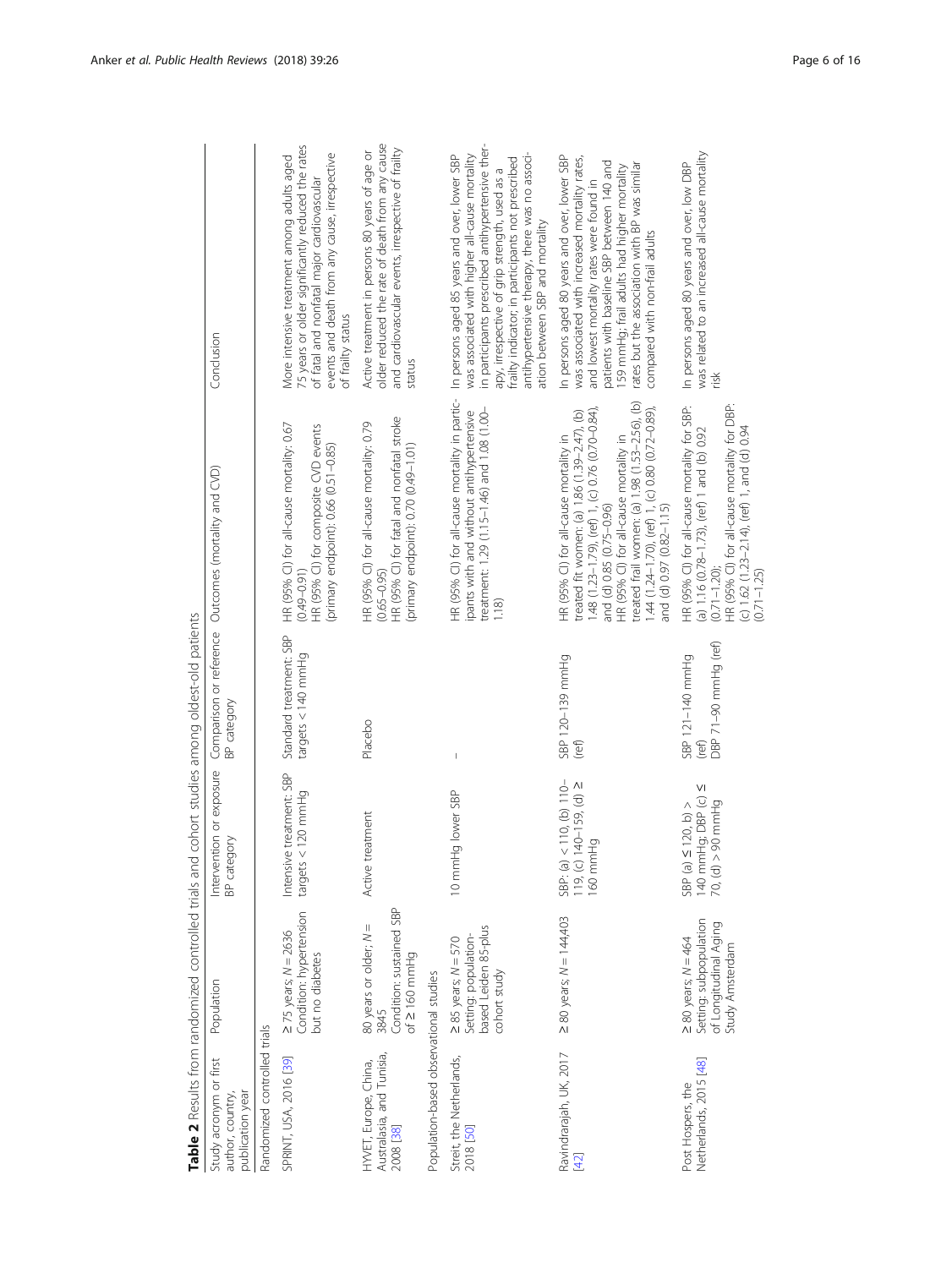| Study acronym or first<br>publication year<br>author, country, | Population                                                                                                                                         | Intervention or exposure<br>BP category                                   | BP category                                                                                                                                                                                                                                                                                                                                                                      | Comparison or reference Outcomes (mortality and CVD)                                                                                                                                                                                                                                 | Conclusion                                                                                                                                                                                                                                     |
|----------------------------------------------------------------|----------------------------------------------------------------------------------------------------------------------------------------------------|---------------------------------------------------------------------------|----------------------------------------------------------------------------------------------------------------------------------------------------------------------------------------------------------------------------------------------------------------------------------------------------------------------------------------------------------------------------------|--------------------------------------------------------------------------------------------------------------------------------------------------------------------------------------------------------------------------------------------------------------------------------------|------------------------------------------------------------------------------------------------------------------------------------------------------------------------------------------------------------------------------------------------|
| Netherlands, 2013 [41]<br>Poortvliet, the                      | Setting: population-<br>based Leiden 85-plus<br>$\geq 90$ years; $N = 267$<br>Study                                                                | 50 mmHq<br>SB > 7                                                         | $SP \leq 150$ mmHq                                                                                                                                                                                                                                                                                                                                                               | HR (95% CI) for all-cause mortality in partic-<br>ipants with and without heart failure: 1.7<br>$(1.2 - 2.3)$ and $2.0$ $(1.1 - 3.4)$                                                                                                                                                | was associated with increased mortality rates,<br>In persons aged 90 years and over, low SBP<br>irrespective of the presence or not of heart<br>failure                                                                                        |
| Blom, the Netherlands,<br>2013 [44]                            | prospective population-<br>based Rotterdam study<br>previous CVD; setting:<br>Condition: without<br>$\geq$ 75 years; $N = 851$<br>subpopulation of | SBP (a) 140-159/(b) 2<br>160 mmHg                                         | $SP < 140$ mm Hg                                                                                                                                                                                                                                                                                                                                                                 | HR (95% CI) for all-cause mortality in partic-<br>HR (95% CI) for all-cause mortality in partic-<br>ipants aged over 85 years: (ref) 1, (a) 0.7<br>ipants aged 75-84 years: (ref) 1, (a) 1.1<br>$(0.5 - 1.1)$ , and (b) 0.7 $(0.4 - 1.1)$<br>$(0.9 - 1.3)$ , and (b) $1.3$ (1.0-1.6) | After 75 years, high SBP is not associated with<br>an increased mortality risk                                                                                                                                                                 |
| Molander, Sweden, 2008<br>$\overline{Q}$                       | $\geq$ 85 years; $N = 5348$                                                                                                                        | SBP (a) 121-140 /(b)<br>$141 - 160/(c)$<br>160 mmHg                       | $SBP \leq 120$ mmHg                                                                                                                                                                                                                                                                                                                                                              | HR (95% CI) for adjusted 4-year mortality:<br>(ref) 1, (a) 0.44 (0.29-0.68), (b) 0.44 (0.29-<br>0.68), and (c) 0.60 (0.37-0.96)                                                                                                                                                      | the optimal SBP for this age group could be ><br>mortality in persons aged 85 years and older;<br>Low SBP was associated with increased<br>140 mmHq                                                                                            |
| Netherlands, 2006 [43]<br>van Bemmel, the                      | based Leiden 85-plus<br>Setting: population-<br>$\geq$ 85 years; $N = 571$<br>Study                                                                | SBP (a) < $140$ mmHq/(b)<br>$\geq 160$ mmHg                               | SBP 140-159 mmHg                                                                                                                                                                                                                                                                                                                                                                 | RR (95% CI) for all-cause mortality: (a) 1.19<br>$(0.79 - 1.79)$ , (ref) 1, and (b) 0.66 $(0.47 - 0.92)$                                                                                                                                                                             | BP < 140/70 mmHg was associated with excess<br>mortality in persons aged 85 years and over                                                                                                                                                     |
| Satish, USA, 2001 [49]                                         | Setting: subpopulation<br>$\geq$ 85 years; $N = 1088$<br>of cohort study                                                                           | 10 mmHg higher SBP<br>and 10 mmHg higher<br>DBP                           | SBP and DBP                                                                                                                                                                                                                                                                                                                                                                      | men: 0.92 (0.86-0.99) and in women: 1.00<br>men: 0.90 (0.80-1.02) and in women: 0.99<br>HR (95% CI) of death with higher DBP in<br>HR (95% CI) of death with higher SBP in<br>$(0.95 - 1.05)$<br>$(0.89 - 1.10)$                                                                     | In men aged 85 years and older, higher SBP<br>was associated with better survival                                                                                                                                                              |
| Guo, Sweden, 1997 [45]                                         | $\geq$ 75 years; $N = 1810$<br>Setting: community-<br>dwelling                                                                                     | 160 mmHg; DBP (c) < 75<br>$SBP$ (a) < 130/(b) $\ge$<br>$(d) \geq 95$ mmHg | SBP 2 130 mmHg; SBP<br>$\geq$ 75 mmHq                                                                                                                                                                                                                                                                                                                                            | with DBP (c) 1.21 (1.02-1.43), (ref) 1, and (d)<br>$(1.11 - 1.73)$ , (ref) 1, (b) 1.15 $(0.97 - 1.37)$ and<br>RR (95% CI) for death with SBP (a) 1.39<br>$0.91 (0.71 - 1.17)$                                                                                                        | with low BP (especially in participants with pre-<br>In people aged 75 years and older, there was a<br>existing CVD, limitation in activities of daily liv-<br>marked increase in 5-year all-cause mortality<br>ing, and cognitive impairment) |
| Hakala, Finland, 1997<br>[46]                                  | $\geq$ 75 years; $N$ = 521                                                                                                                         | 10 mmHg higher SBP<br>and 5 mmHg higher<br>DBP                            | $\begin{array}{c} \rule{0pt}{2.5ex} \rule{0pt}{2.5ex} \rule{0pt}{2.5ex} \rule{0pt}{2.5ex} \rule{0pt}{2.5ex} \rule{0pt}{2.5ex} \rule{0pt}{2.5ex} \rule{0pt}{2.5ex} \rule{0pt}{2.5ex} \rule{0pt}{2.5ex} \rule{0pt}{2.5ex} \rule{0pt}{2.5ex} \rule{0pt}{2.5ex} \rule{0pt}{2.5ex} \rule{0pt}{2.5ex} \rule{0pt}{2.5ex} \rule{0pt}{2.5ex} \rule{0pt}{2.5ex} \rule{0pt}{2.5ex} \rule{0$ | RR (95% CI) for higher DBP: 0.92 (0.68-0.99)<br>RR (95% CI) for higher SBP: 0.90 (0.85-0.96)                                                                                                                                                                                         | BP was associated with favorable 5-year survival<br>Among subjects aged 75 years and over, high                                                                                                                                                |

Table 2 Results from randomized controlled trials and cohort studies among oldest-old patients (Continued)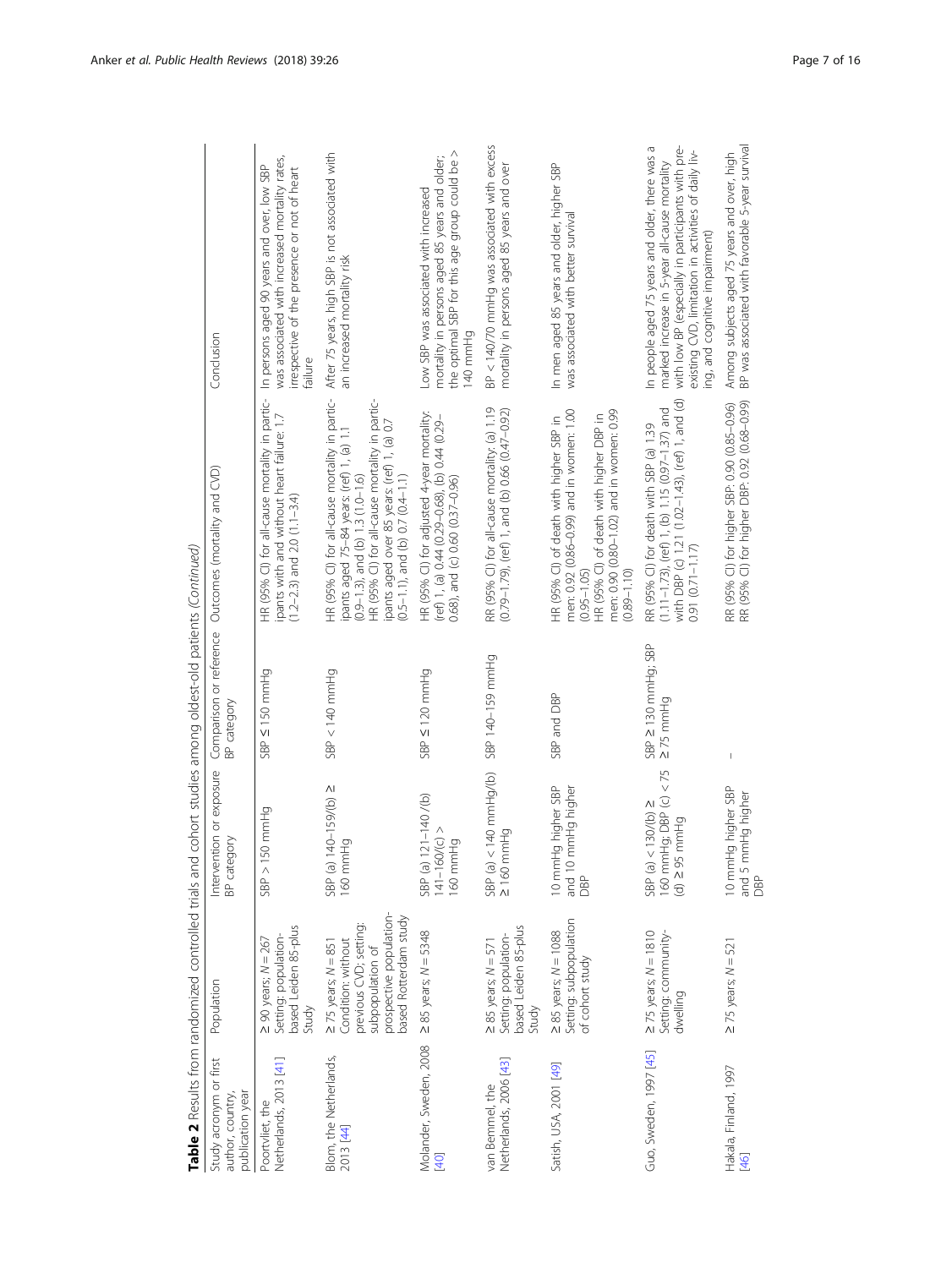| tudy acronym or first Population     |                                                   | Table 2 Results from randomized controlled trials and cohort studies among oldest-old patients (Continued)                                                                                            |                                                                            | Intervention or exposure Comparison or reference Outcomes (mortality and CVD)                                                                                                                                                                                                                                               | Conclusion                                                                                                                                                                            |
|--------------------------------------|---------------------------------------------------|-------------------------------------------------------------------------------------------------------------------------------------------------------------------------------------------------------|----------------------------------------------------------------------------|-----------------------------------------------------------------------------------------------------------------------------------------------------------------------------------------------------------------------------------------------------------------------------------------------------------------------------|---------------------------------------------------------------------------------------------------------------------------------------------------------------------------------------|
| author, country,<br>oublication year |                                                   | BP category                                                                                                                                                                                           | BP category                                                                |                                                                                                                                                                                                                                                                                                                             |                                                                                                                                                                                       |
| Mattila, Finland, 1988               | setting: community-<br>dwelling persons<br>people | $\geq$ 85 years; N = 561 old SBP (a) < 120/(b) 120-<br>160-179/(e) 180-199/(f)<br>DBP (g) < 70/(h) 70-79/<br>0 80-89/(i) 90-99/(k)<br>39/(c) 140-159/(d)<br>$-200$ mmHq<br>$<$ (l)/601-001<br>10 mmHg | Mean survival rates in<br>the Finnish population<br>aged 85 years and over | $(0.13)$ , $(d) 1.41$ $(0.14)$ , $(e) 1.32$ $(0.21)$ , and $(f)$<br>5-year relative survival rates (SD) according<br>level: (a) 0.22 (0.15), (b) 0.59 (0.16), (c) 1.08<br>to DBP level: (q) 0.72 (0.17), (h) 0.76 (0.18),<br>$(0, 1.13, (0.13), (0, 1.35, (0.14), (k), 1.19, (0.23),$<br>and (l) 1.54 (0.36)<br>1.49 (0.38) | 5-year survival rates (SD) according to SBP The lowest survival was observed in individuals<br>highest in subjects with BP ≥ 160/90 mmHg<br>with the lowest SBP and DBP; survival was |

HYVET, hypertension in the very elderly trial; SPRINT, systolic blood pressure intervention trial; N, number of participants; BP, blood pressure; SBP, systolic blood pressure; DBP, diastolic blood pressure; HR, hazard rati HYVET, hypertension in the very elderly trial; SPRINT, systolic blood pressure intervention trial; N, number of participants; BP, blood pressure; SBP, systolic blood pressure; DBP, diastolic blood pressure; HR, hazard ratio, CI, confidence interval; ref., reference; CVD, cardiovascular disease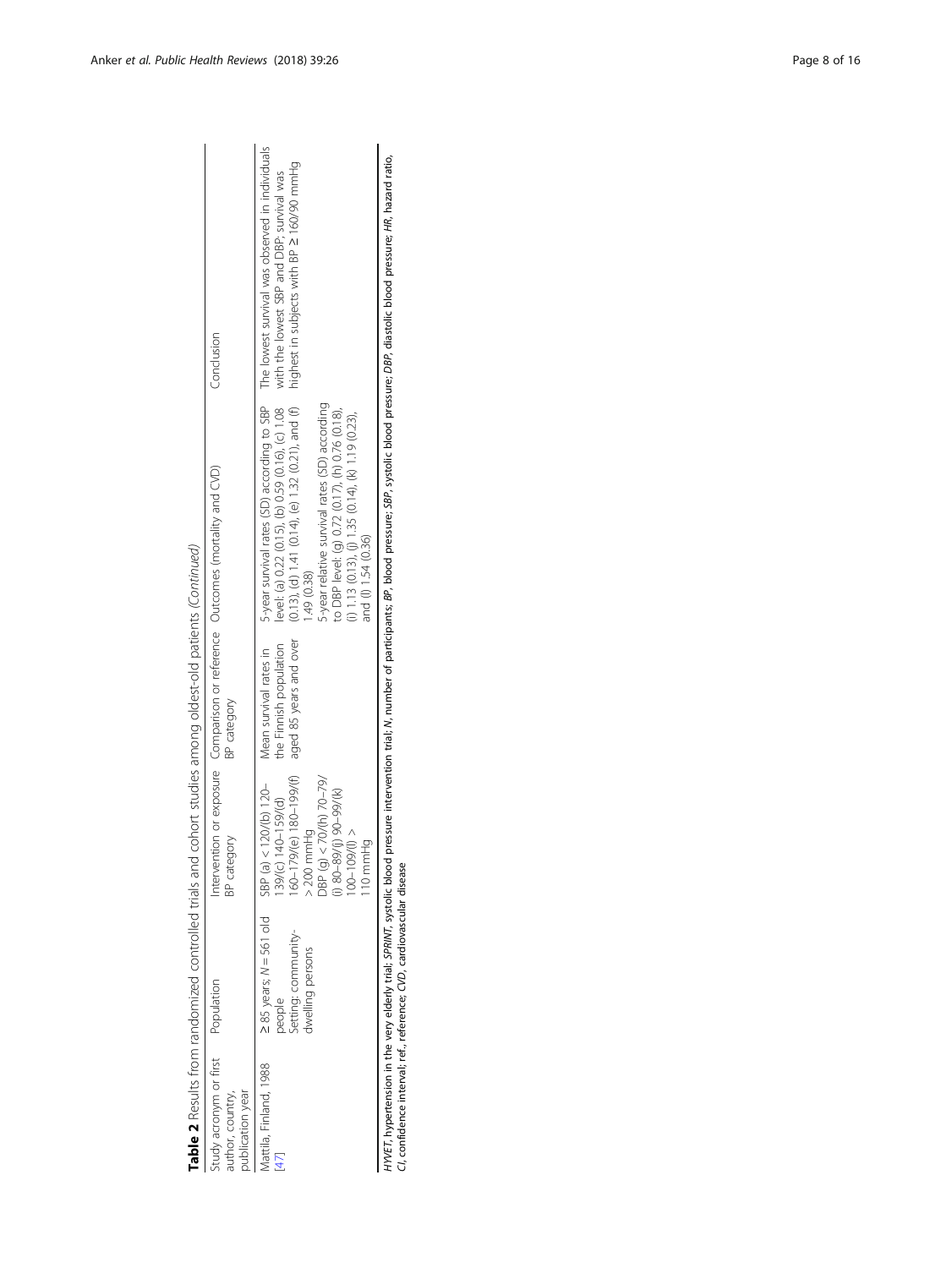| <b>Hypotheses</b>                                                                                                          | Description                                                                                                                                                                                                                                                                                                                                                                                                                                                                                                                                                                                                                                                                              |
|----------------------------------------------------------------------------------------------------------------------------|------------------------------------------------------------------------------------------------------------------------------------------------------------------------------------------------------------------------------------------------------------------------------------------------------------------------------------------------------------------------------------------------------------------------------------------------------------------------------------------------------------------------------------------------------------------------------------------------------------------------------------------------------------------------------------------|
| Effect modification of the relationship<br>between BP and health outcomes by<br>frailty or other indicators of poor health | The predictive effect of BP on mortality and adverse health<br>outcomes might be reversed by age-related frailty or other<br>indicators of poor health (e.g., multimorbidity) [11]. Several<br>cohort studies, which enrolled participants aged 60 years<br>and over, have found that participants with no indicators<br>of poor health with high BP had higher mortality rates and<br>worse health outcomes, while participants with indicators<br>of poor health with high BP had lower mortality rates and<br>better health outcomes. The association may be modified<br>by frailty [58, 59], limitations in cognitive and physical<br>functioning [45, 48], and multimorbidity [49]. |
| Confounding and reverse causality                                                                                          | Confounding: the relationship can be confounded by<br>unmeasured factors, which have an effect on both BP and<br>the risk of adverse health outcomes. Reverse causality:<br>some conditions, which can be initially caused by high<br>BP, evolve to become the cause of low BP [42].                                                                                                                                                                                                                                                                                                                                                                                                     |
| Patient selection in clinical trials                                                                                       | RCTs might select participants in better health, with fewer<br>comorbidities, and with a longer life expectancy than<br>participants in population-based cohort studies, with the<br>latter being more representative of the general population.<br>For instance, HYVET and SPRINT trials have well-defined<br>and restrictive eligibility criteria for participants, who are<br>healthier than the general population of the same age<br>[10]. Post-randomization confounding may also bias results<br>of trials $[62]$ .                                                                                                                                                               |

Table 3 Hypotheses on discrepancies between cohort studies and RCTs

Several reasons could explain the discrepancies between the results from trials and from cohort studies, that is, (1) effect modification by frailty or other indicators of poor health, (2) confounding and reverse causality, and (3) selection of patients in trials (Table 3).

First, the association between BP and CVD risk may be modified by poor health, such as frailty [\[11](#page-13-0)]. Frailty is a multidimensional geriatric syndrome characterized by increased vulnerability and loss of adaptability to stress [\[55](#page-14-0)–[57](#page-14-0)] (Table 4). For instance, in a study by Van Hateren et al., frail participants with high BP had lower all-cause mortality rates than frail participants with low BP [\[58](#page-14-0)]. In another study by Odden et al. walking speed—used as a frailty indicator—modified the association between BP and the risk of CVD [\[59](#page-14-0)]. Among slow walkers, high BP was not associated with higher cardiovascular mortality rates, while high BP was associated with higher CVD mortality

# Table 4 Definition of frailty

#### General definition

Frailty is a multidimensional geriatric syndrome characterized by an increased vulnerability and a loss of adaptability to stress. This state is characterized by an increased risk of adverse outcomes, such as falls, delirium, disability, and mortality [\[55,](#page-14-0) [57](#page-14-0), [71\]](#page-15-0). Two main models allow to assess the frailty status of patients: Fried's phenotype model and Rockwood's cumulative deficit model.

• Unintentional weight loss

• Low energy expenditure

• Weak grip strength

Patients with none of these features are considered as not frail (or robust), those with one or two as pre-frail, and those with three or more as frail [\[13](#page-13-0)].

## Rockwood's cumulative deficit model

Frailty is defined as an accumulation of defined individual deficits, where the more of these deficits a person has, the higher the probability that this person is frail. Accordingly, a "frailty index" can be calculated from the addition of relevant age-related health variables such as symptoms, signs, abnormal laboratory values, disease states, and disabilities [[72\]](#page-15-0).

Fried's phenotype model

A frailty phenotype is based on the five following features:

<sup>•</sup> Self-reported exhaustion

<sup>•</sup> Slow gait speed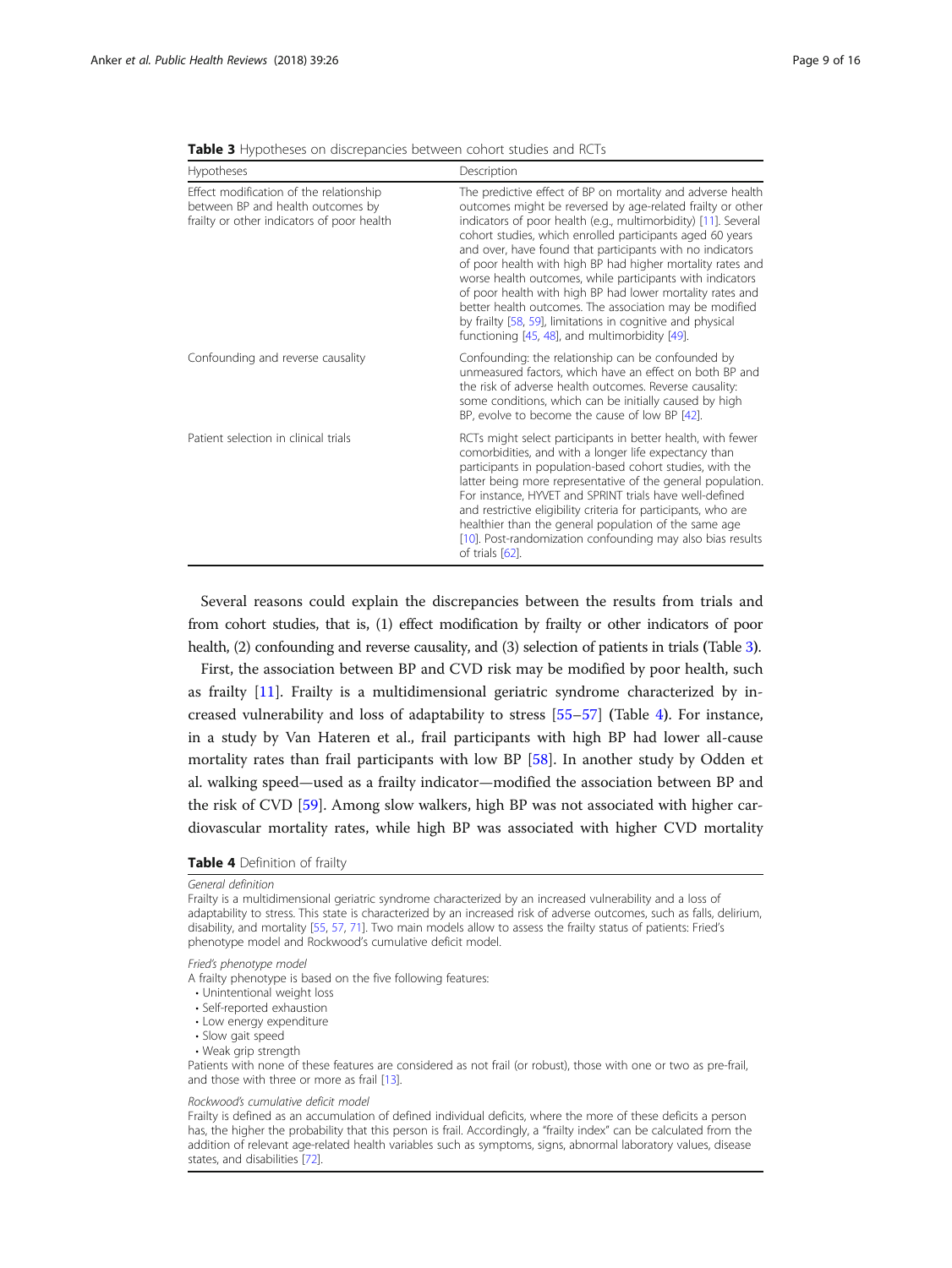rates among fast walkers. Other studies have shown that the relationship between BP and both mortality and adverse health outcomes could be modified by poor health, such as physical and mental impairment  $[45, 48]$  $[45, 48]$  $[45, 48]$  $[45, 48]$  $[45, 48]$ . In the two previously mentioned RCTs, HYVET and SPRINT, post hoc analyses however suggested that frailty does not modify the benefit of anti-hypertensive treatment [[39,](#page-14-0) [60\]](#page-14-0).

The modification of the association between BP and health outcomes in case of frailty or poor health may be explained by physiological reasons. Low BP in old and frail individuals might indeed cause hypo-perfusion of vital organs and accelerate physical and mental decline [\[11](#page-13-0)], a state of physiological weakness, which is often worsened by the presence of polypharmacy and comorbidity [[10,](#page-13-0) [53](#page-14-0)]. Some authors suggest that the presence of frailty or other indicators of poor health might be an argument for depre-scribing antihypertensive treatments (Table 5) [[10,](#page-13-0) [24\]](#page-13-0).

Second, the association of a lower BP with worse health outcomes in cohort studies may be due to confounding and reverse causality (Fig. [3\)](#page-10-0). On the one hand, the association between BP and any adverse health outcomes may be confounded by some unmeasured factors. On the other hand, in a case of reverse causality, some conditions, which can be initially caused by high BP, evolve to become the cause of low BP. For example, high BP is a cause of heart failure [[61](#page-14-0)], but in an advanced stage, heart failure becomes the cause of a lower BP. In this case, there is an association between low BP and the condition, as well as between low BP and mortality, but both these associations are the result of a reverse causality. This situation is frequent in circumstances of end-of-life care [[42](#page-14-0)]. Finally, the selection of relatively healthy patients in randomized trials compared with cohorts may be a third explanation of the discrepancies between RCTs and cohort studies [[10](#page-13-0)]. Post-randomization confounding may also bias results of RCTs [[62](#page-14-0)].

To disentangle these complex controversies on the association between BP and health outcomes among older adults, hypertension trials targeting specifically frail or multimorbid older adults are needed.

# International guidelines for hypertension management in older adults

International guidelines about screening for and treatment of hypertension are mainly targeting middle-aged adults (40–60 years). In line with the lack of strong evidence on the most adequate way of managing hypertension in older adults, especially over 80 years of age, there are no firm and consistent recommendations for this population (Table [6\)](#page-11-0).

Definition of deprescribing

Deprescribing antihypertensive treatment in older adults

Deprescribing can be defined as a systematic process of gradually lessening or stopping drugs with the aim to reduce polypharmacy and improve patient outcomes. This process implies the identification of drugs that are suspected to induce no benefit, or which potentially cause more harm than benefit for the patient. Polypharmacy is common in older adults, and they are especially vulnerable to drug-related adverse events [[73](#page-15-0)]. Deprescribing is therefore particularly relevant in older adults.

Some data on antihypertensive treatment withdrawal exist showing that among well-selected older adults [\[74](#page-15-0)], a relevant proportion of patients stay normotensive [[75](#page-15-0), [76\]](#page-15-0), with minor withdrawal-associated risks [[77](#page-15-0)] and potentially beneficial effects on health [[78](#page-15-0)]. Accordingly, a recent Canadian Guideline, specifically addressing BP management in frail older adults, recommends to generally prescribe no more than two antihypertensive medications and to reduce antihypertensive treatment when systolic BP is below 140 mmHg [\[79\]](#page-15-0). A recent Cochrane review concluded that the effect of deprescribing was uncertain, with however no increase in mortality among participants allocated to withdrawing from antihypertensive therapy [\[80\]](#page-15-0).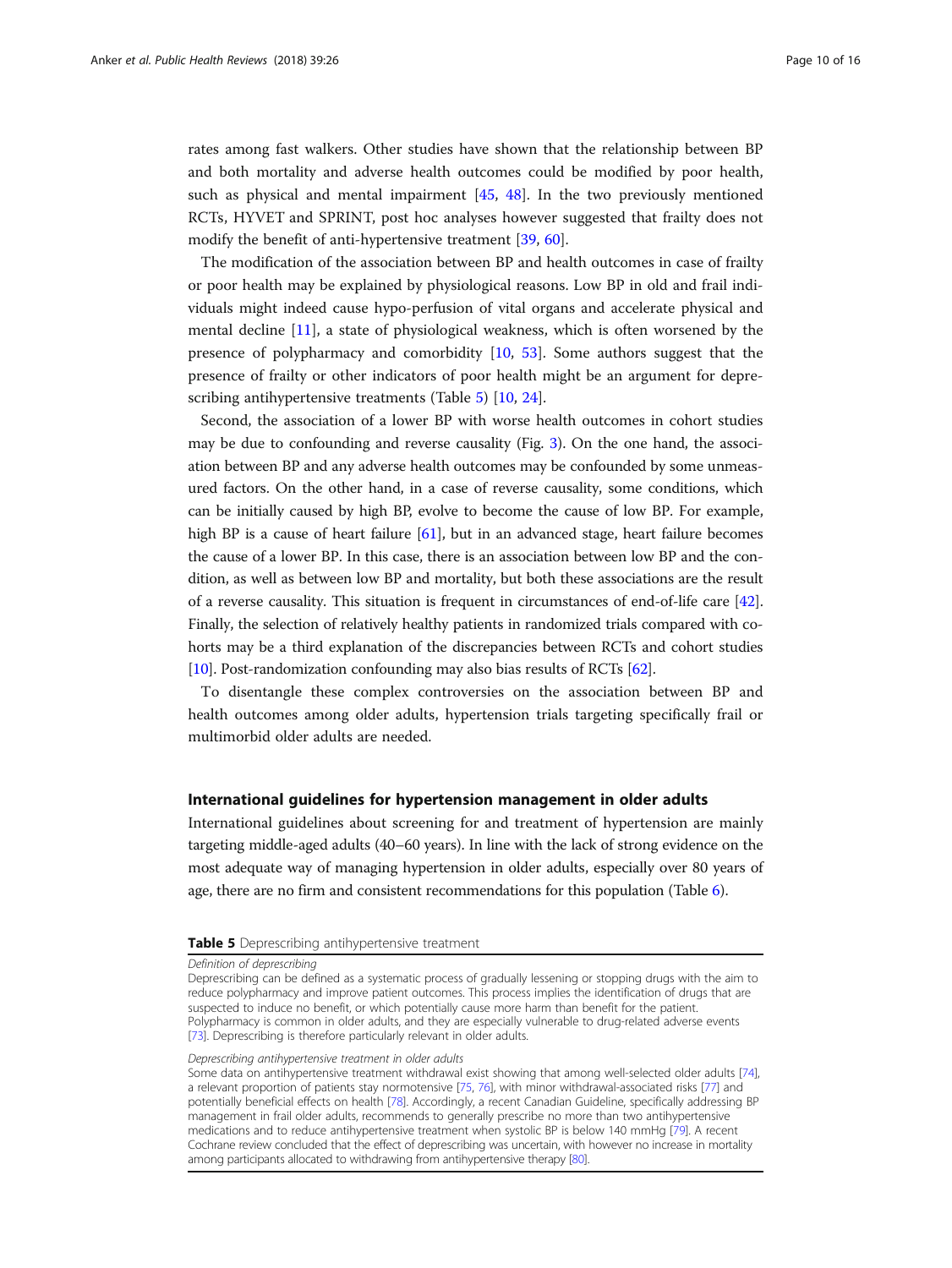<span id="page-10-0"></span>

The US Preventive Services Task Force (USPSTF) 2015 guidelines recommend screening for high BP among all adults aged 18 years or more [\[9\]](#page-13-0). The USPSTF does however not give any specific recommendation for older adults regarding screening and BP measurement. The European Society of Hypertension and the European Society of Cardiology (ESH/ESC) 2013 guidelines recommend out-of-office BP measurement in older adults to search for orthostatic hypotension [\[8\]](#page-13-0). Other international guidelines do not give any specific recommendations related to screening for hypertension among older adults [[6](#page-13-0)–[8\]](#page-13-0) (Table [6](#page-11-0)).

Most guidelines recommend higher BP targets among older adults compared with middle-aged adults [\[6](#page-13-0)–[9\]](#page-13-0). Further, some of these guidelines recommend taking into account health status to set the targeted BP [\[6](#page-13-0), [8\]](#page-13-0). The USPSTF 2015 guidelines and the Eighth Joint National Committee (JNC 8) 2014 guidelines recommend targeting 150/ 90 mmHg from age 60 years, but they mention that, according to some expert opinion, 140/90 mmHg can be targeted, as in younger adults [\[7,](#page-13-0) [9\]](#page-13-0). The UK National Institute for Health and Care Excellence (NICE) 2011 guidelines recommend targeting 150/ 90 mmHg from age 80 years, although 140/90 mmHg can be targeted among patients without comorbidities [\[6\]](#page-13-0). The ESH/ESC guidelines 2013 recommend targeting an SBP < 140 mmHg in fit older adults up to 80 years of age and tailoring BP target according to individual tolerability in frail patients. Above 80 years of age, for patients in good physical and mental condition, the ESH/ESC guidelines 2013 recommend targeting an SBP of 140–150 mmHg. For frail patients, the decision whether or not to treat has to be evaluated by the physician, with a close monitoring of clinical effects of treatment [\[8\]](#page-13-0).

The recent American College of Cardiology (ACC)/American Heart Association (AHA) guidelines 2017 recommend a more aggressive treatment compared with other guidelines [[15\]](#page-13-0). The BP threshold to define hypertension was lowered to 130/80 mmHg, including for patients over 80 years of age [\[15\]](#page-13-0). However, a close BP monitoring in older persons with high comorbidity is recommended. This major change in the definition of hypertension is mainly based on the results from the SPRINT trial [[39](#page-14-0)]. These new ACC/AHA guidelines received critiques from experts, questioning SPRINT's methodology [[63](#page-14-0)] and its generalizability [\[64](#page-14-0)]. Some experts consider that these guidelines downplay the adverse effects of antihypertensive treatment, such as falls due to hypotension [\[65](#page-15-0)] and the risk for overtreatment and polypharmacy [\[10](#page-13-0), [66\]](#page-15-0), especially in frail oldest-old patients [\[65\]](#page-15-0). In reaction, some experts have developed their own guidelines with more conservative treatment recommendations accounting for detrimental effects of low BP reported in cohort studies [\[67](#page-15-0)].

In summary, while international guidelines give clear recommendations about screening for and treatment of hypertension in middle-aged adults, the recommendations in older adults are much less clear, with large inconsistencies across different guidelines. This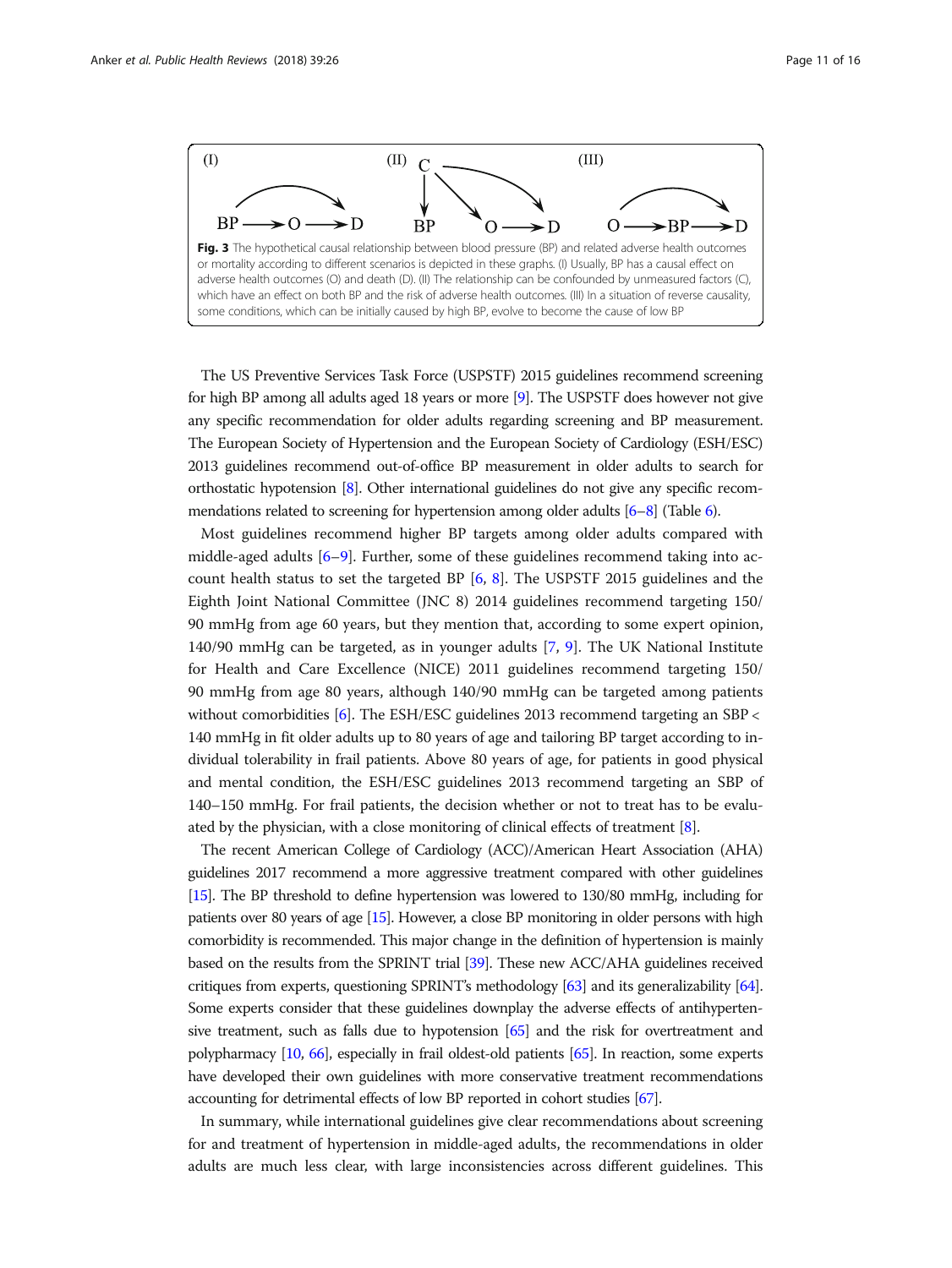<span id="page-11-0"></span>

|                                  | Table 6 Recommendations for older adults from recent international guidelines on screening for and treatment of hypertension                                                                             |                                                                                                                                                                                                                                                                                                                                                                                                                                                                                        |                                                                                                                                                                                                                                                                                               |                                                                                                                                                                                                                                                                                                                                                                                                                                                    |                                                                                                                                                                                                                                                                                                                                                                                                                                                                       |
|----------------------------------|----------------------------------------------------------------------------------------------------------------------------------------------------------------------------------------------------------|----------------------------------------------------------------------------------------------------------------------------------------------------------------------------------------------------------------------------------------------------------------------------------------------------------------------------------------------------------------------------------------------------------------------------------------------------------------------------------------|-----------------------------------------------------------------------------------------------------------------------------------------------------------------------------------------------------------------------------------------------------------------------------------------------|----------------------------------------------------------------------------------------------------------------------------------------------------------------------------------------------------------------------------------------------------------------------------------------------------------------------------------------------------------------------------------------------------------------------------------------------------|-----------------------------------------------------------------------------------------------------------------------------------------------------------------------------------------------------------------------------------------------------------------------------------------------------------------------------------------------------------------------------------------------------------------------------------------------------------------------|
|                                  | NICE, 2011                                                                                                                                                                                               | ESH/ESC, 2013                                                                                                                                                                                                                                                                                                                                                                                                                                                                          | JNC 8, 2014                                                                                                                                                                                                                                                                                   | USPSTF, 2015                                                                                                                                                                                                                                                                                                                                                                                                                                       | ACC/AHA, 2017                                                                                                                                                                                                                                                                                                                                                                                                                                                         |
| and screening<br>Measurement     | mmHg: screening more frequently<br>ABPM or HBPM for monitoring<br>No specific recommendations<br>If normal BP: screening every<br>5 years; if BP close to 140/90<br>treatment effect<br>for older adults | Out-of-office BP is recommended<br>hypotension, especially for older<br>adults, and for white coat and<br>No mention of screening<br>to search for orthostatic<br>masked hypertension                                                                                                                                                                                                                                                                                                  | No recommendations about<br>measurement or screening                                                                                                                                                                                                                                          | $(<$ 130/85 mmHg) without other<br>No specific recommendations<br>If 18-39 years with normal BP<br>risk factors: screening every 3<br>td<br>to 5 years; if $\geq$ 40 years or<br>increased risk for high BP:<br>annual screening<br>for older adults                                                                                                                                                                                               | No mention of screening<br>recommended to adapt<br>BP-lowering medication<br>and to screen for white<br>Out-of-office BP is<br>coat and masked<br>hypertension                                                                                                                                                                                                                                                                                                        |
| treatment<br>Target BP<br>and/or | 80 years and more: 150/90 mmHg<br>Under 80 years: 140/90 mmHg;<br>80 years and more: same drug<br>regimen than for people aged<br>55-80 years, accounting for<br>comorbidities                           | . If fit: SBP < 140 mmHg may be<br>. If fragile: adapting to individual<br>. If in good physical and mental<br>In older adults $> 80$ years with<br>SBP 140-150 mmHg (may be<br>treating physician, based on<br>with SBP 2 160 mmHg: 140-<br>. Frail: leave decisions to the<br>monitoring of the clinical<br>In older adults < 80 years<br>effects of treatment<br>$SBP \geq 160$ mmHg:<br>history of CVD)<br>set high if no<br>considered<br>conditions:<br>150 mmHg<br>tolerability | 60 years and more: 150/90 mmHg<br>40 mmHg). No need to adapt<br>No specific recommendations<br>treatment if SBP is lower than<br>no adverse effects on health<br>30–59 years: 140/90 mmHg;<br>40 mmHg and if there are<br>some experts recommend<br>or on quality of life<br>for older adults | (according to some expert opinion:<br>60 years and more: 150/90 mmHg<br>No specific recommendations for<br>Younger adults: 140/90 mmHg;<br>140/90 mmHg)<br>older adults                                                                                                                                                                                                                                                                            | treatment is recommended<br>the majority of older adults<br>treatment is recommended<br>in adults with an estimated<br>have a 10-year ASCVD risk<br>≥ 10% and SBP ≥ 130/80<br>mmHg. Hence, because<br>Same treatment targets<br>and treatment effect in<br>close monitoring of BP<br>than in younger adults<br>10-year ASCVD risk of<br>(130/80 mmHg) with<br>case of comorbidity<br>210% and have BP<br>NB. For the primary<br>2130/80 mmHg, a<br>prevention of CVD, |
|                                  | American College of Cardiology and American Heart Association Gu                                                                                                                                         |                                                                                                                                                                                                                                                                                                                                                                                                                                                                                        | ideline 2017 [15]; USPSTF 2015, US Preventive Services Task Force Guidelines 2015 [9]                                                                                                                                                                                                         | ASCVD, atherosclerotic cardiovascular disease; BP, blood pressure; SBP, systolic blood pressure; CBBP, diastolic blood pressure; CVD, cardiovascular disease; WCE 2011, UK National Institute for Health and Care Excellence<br>Guidelines 2011 [6]; JNC 8 2014, the Eighth Joint National Committee Guidelines 2014 [7]; ESH/ESC 2013, European Society of Hypertension and the European Society of Cardiology Guidelines 2013 [8]; ACC/AHA 2017, |                                                                                                                                                                                                                                                                                                                                                                                                                                                                       |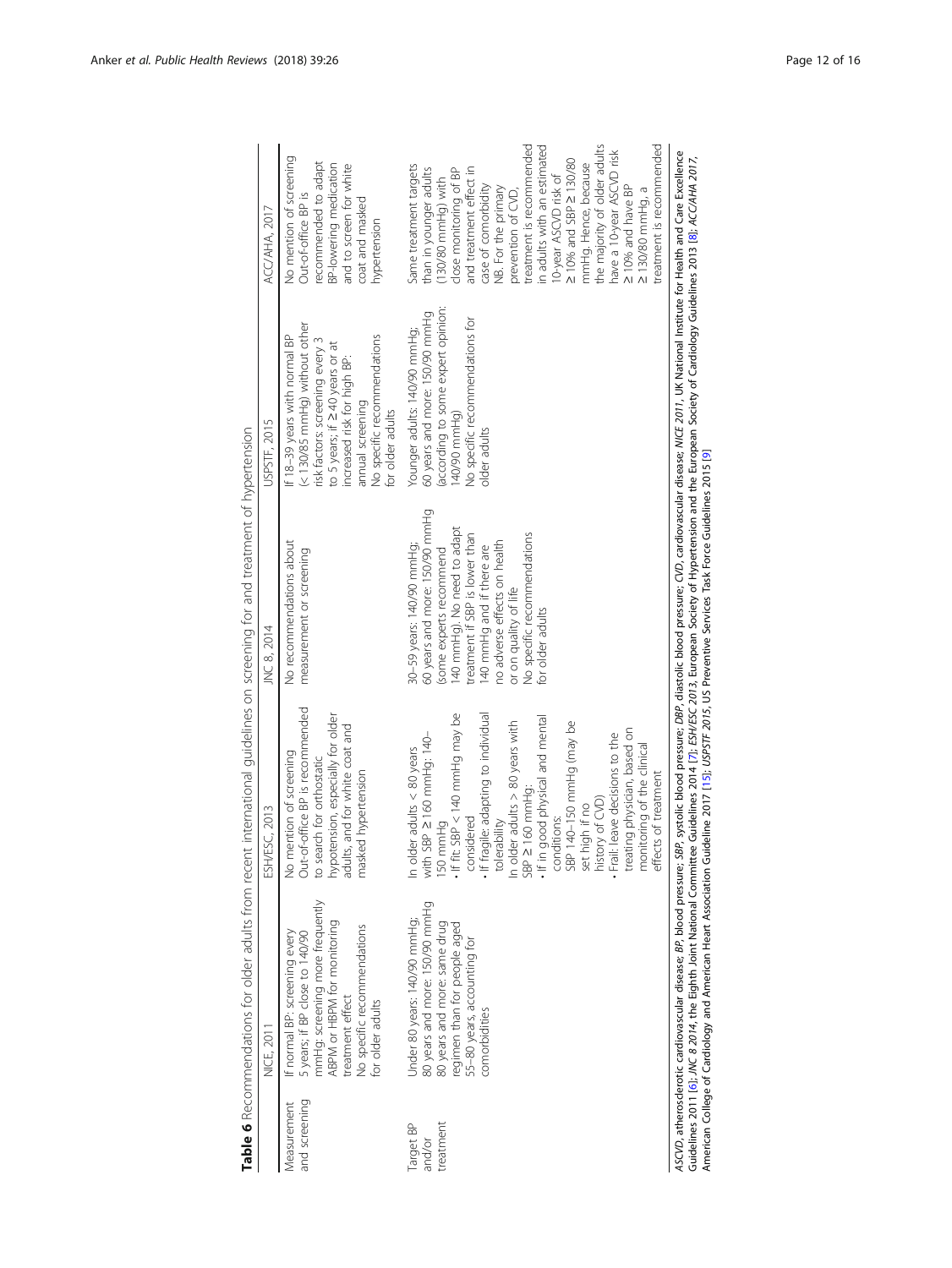Table 7 Challenges and areas for research about screening and treatment of hypertension among older adults

- 1. How to screen for hypertension among older adults? At what frequency? In which setting? Universal vs targeted screening?
- 2. What are the benefits and harms of lowering BP among older adults? What is the effect notably on the quality of life?
- 3. What are the characteristics of the oldest-old whose high BP is associated with favorable health outcomes?
- 4. What is the relationship between frailty and BP, and what are the consequences of this relationship on the prescription of treatment?
- 5. Can some factors (frailty, multimorbidity, polypharmacy, orthostatic hypotension) in older age be an argument for deprescribing of antihypertensive drugs?

reflects the lack of clear evidence on the risks and benefits of BP treatment and on the optimal BP targets in older adults, especially for the frail and oldest-old patients.

# Conclusion

Due to population aging, hypertension in older adults is a major and growing burden for the health care system. Screening and treatment of hypertension in older adults, and especially in the oldest-old, is still a matter of intense debate notably due to the lack of high quality evidence. Several important research questions have still to be addressed (Table 7), especially about the relationship between frailty, multimorbidity, BP, and associated health outcomes. While screening and treatment strategies accounting for general health status or frailty are appealing, it raises the question of how to assess these clinical features with confidence [\[56\]](#page-14-0). More broadly, various screening and treatment strategies should be evaluated and compared with a population-based approach aiming to find the most appropriate way of managing hypertension in older adults.

#### **Abbreviations**

ABPM: ambulatory BP monitoring; ACC/AHA 2017: American College of Cardiology and American Heart Association; ASCVD: Atherosclerotic cardiovascular disease; BP: Blood pressure; CVD: Cardiovascular diseases; DBP: Diastolic blood pressure; ESH/ESC: the European Society of Hypertension and the European Society of Cardiology; HBPM: Home BP monitoring; JNC 8: Eighth Joint National Committee; NICE: National Institute for Health and Care Excellence; SBP: Systolic blood pressure; USPSTF: US Preventive Services Task Force

#### Availability of data and materials

Data sharing not applicable to this article as no datasets were generated or analyzed during the current study.

#### Authors' contributions

DA and AC conducted the literature search and drafted the first version of the manuscript which was discussed with other authors. All authors revised the manuscript and contributed substantially to the final version. All authors read and approved the final manuscript.

#### Ethics approval and consent to participate

Not applicable.

#### Competing interests

The authors declare that they have no competing interests.

# Publisher's Note

Springer Nature remains neutral with regard to jurisdictional claims in published maps and institutional affiliations.

#### Author details

<sup>1</sup>Institute of Primary Health Care (BIHAM), University of Bern, Bern, Switzerland. <sup>2</sup>Institute of Social and Preventive Medicine (IUMSP), Lausanne University Hospital, Lausanne, Switzerland. <sup>3</sup>La Source, School of Nursing Sciences, University of Applied Sciences and Arts Western Switzerland, Lausanne, Switzerland. <sup>4</sup> Department of Epidemiology, Biostatistics and Occupational Health, McGill University, Montreal, Canada. <sup>5</sup>Department of General Internal Medicine, Inselspital, Bern University Hospital, University of Bern, Bern, Switzerland.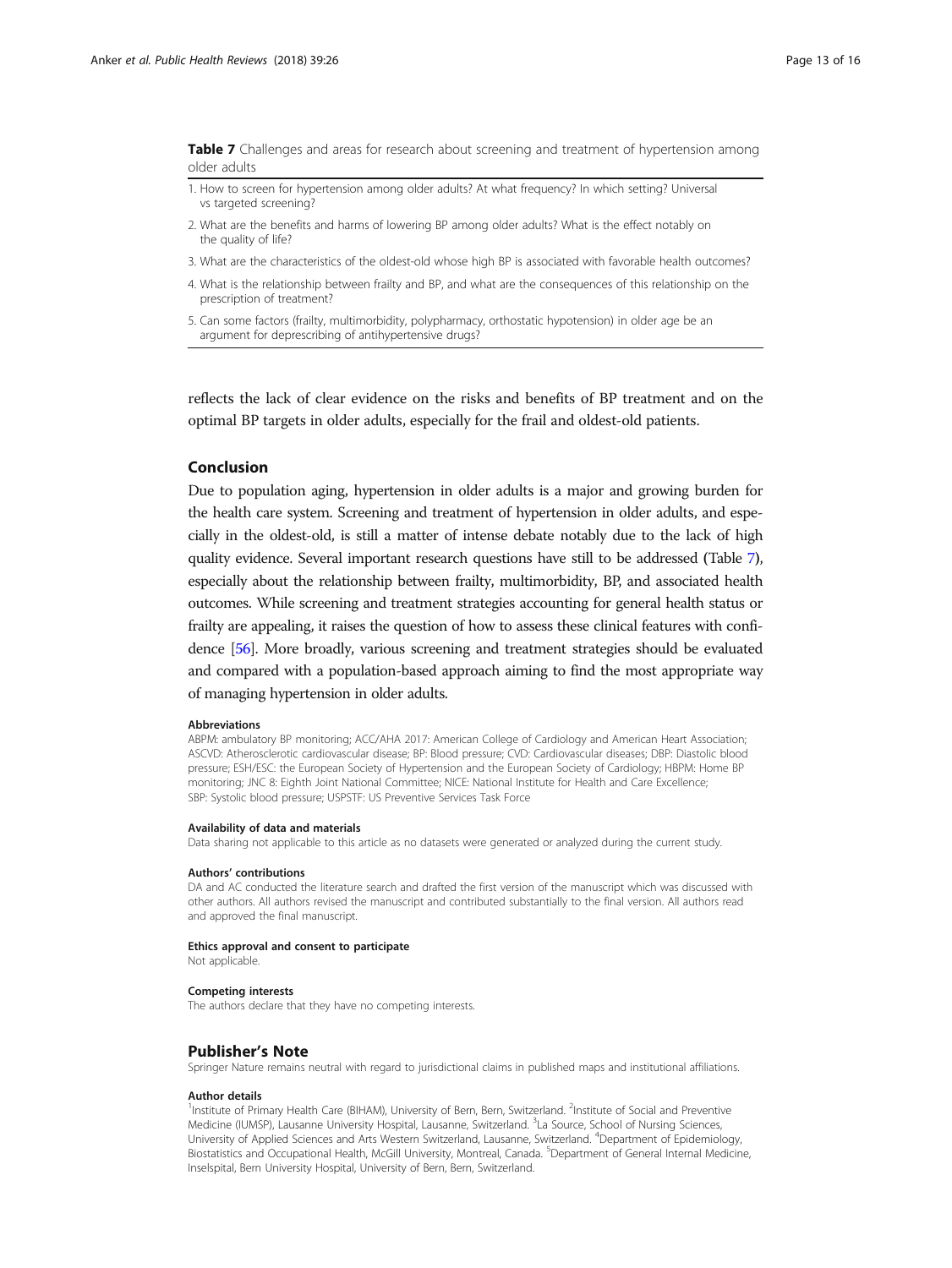### <span id="page-13-0"></span>Received: 14 November 2017 Accepted: 6 June 2018 Published online: 03 September 2018

#### References

- Wan He DG, Kowal P. U.S. Census Bureau. International Population Reports, P95/16–1, An Aging World: 2015, U.S. Washington, DC: Government Publishing Office; 2016.
- 2. Forouzanfar MH, Liu P, Roth GA, Ng M, Biryukov S, Marczak L, et al. Global burden of hypertension and systolic blood pressure of at least 110 to 115 mm hg, 1990-2015. JAMA. 2017;317(2):165–82.
- 3. Eurostat. Cardiovascular disease statistics. Available from [http://ec.europa.eu/eurostat/statistics-explained/index.](http://ec.europa.eu/eurostat/statistics-explained/index.php/Cardiovascular_diseases_statistics) [php/Cardiovascular\\_diseases\\_statistics](http://ec.europa.eu/eurostat/statistics-explained/index.php/Cardiovascular_diseases_statistics). Accessed 30.08.2017.
- 4. Yoon SS, Fryar CD, Carroll MD. Hypertension prevalence and control among adults: United States, 2011–2014. NCHS data brief, no 220. Hyattsville, MD: National Center for Health Statistics; 2015.
- 5. Lewington S, Clarke R, Qizilbash N, Peto R, Collins R. Age-specific relevance of usual blood pressure to vascular mortality: a meta-analysis of individual data for one million adults in 61 prospective studies. Lancet. 2002;360(9349):1903–13.
- 6. NICE. Guidelines, 2011: National Institute for Health and Care Excellence.Hypertension in adults: diagnosis and management. London: NICE: 2011.
- 7. James PA, Oparil S, Carter BL, Cushman WC, Dennison-Himmelfarb C, Handler J, et al. 2014 evidence-based guideline for the management of high blood pressure in adults: report from the panel members appointed to the Eighth Joint National Committee (JNC 8). JAMA. 2014;311(5):507–20.
- Mancia G, Fagard R, Narkiewicz K, Redon J, Zanchetti A, Bohm M, et al. 2013 ESH/ESC Practice Guidelines for the Management of Arterial Hypertension. Blood Press. 2014;23(1):3–16.
- 9. Siu AL. Screening for high blood pressure in adults: U.S. Preventive Services Task Force recommendation statement. Ann Intern Med. 2015;163(10):778–86.
- 10. Benetos A, Rossignol P, Cherubini A, Joly L, Grodzicki T, Rajkumar C, et al. Polypharmacy in the aging patient: management of hypertension in octogenarians. JAMA. 2015;314(2):170–80.
- 11. Muller M, Smulders YM, de Leeuw PW, Stehouwer CD. Treatment of hypertension in the oldest old: a critical role for frailty? Hypertension. 2014;63(3):433–41.
- 12. Greenhalgh T, Thorne S, Malterud K. Time to challenge the spurious hierarchy of systematic over narrative reviews? Eur J Clin Invest. 2018;48(6):e12931.
- 13. Fried LP, Tangen CM, Walston J, Newman AB, Hirsch C, Gottdiener J, et al. Frailty in older adults: evidence for a phenotype. J Gerontol A Biol Sci Med Sci. 2001;56(3):M146–56.
- 14. Centers for Disease and Prevention; Health US, 2016 Individual Charts and Tables: Spreadsheet, PDF, and PowerPoint files; Table 54; [https://www.cdc.gov/nchs/hus/contents2016.htm#054.](https://www.cdc.gov/nchs/hus/contents2016.htm#054)
- 15. Whelton PK, Carey RM, Aronow WS, Casey DE Jr, Collins KJ, Dennison Himmelfarb C, et al. 2017 ACC/AHA/AAPA/ ABC/ACPM/AGS/APhA/ASH/ASPC/NMA/PCNA Guideline for the Prevention, Detection, Evaluation, and Management of High Blood Pressure in Adults: A Report of the American College of Cardiology/American Heart Association Task Force on Clinical Practice Guidelines. J Am Coll Cardiol. 2018;71(19):e127–e248.
- 16. Burt VL, Whelton P, Roccella EJ, Brown C, Cutler JA, Higgins M, et al. Prevalence of hypertension in the US adult population. Results From the Third National Health and Nutrition Examination Survey, 1988–1991. Hypertension. 1995;25(3):305–13.
- 17. Wolf-Maier K, Cooper RS, Banegas JR, Giampaoli S, Hense HW, Joffres M, et al. Hypertension prevalence and blood pressure levels in 6 European countries, Canada, and the United States. JAMA. 2003;289(18):2363–9.
- 18. Center for Disease Control and Prevention, NHANES Demographics Data; demographic variables and sample weights in 2013–2014 <https://wwwn.cdc.gov/nchs/nhanes/Search/DataPage.aspx?Component=Demographics> for age data.
- 19. Franklin SS. Elderly hypertensives: how are they different? J Clin Hypertens (Greenwich). 2012;14(11):779–86.
- 20. Lawes CM, Vander Hoorn S, Rodgers A. Global burden of blood-pressure-related disease, 2001. Lancet. 2008; 371(9623):1513–8.
- 21. Kaplan RM, Ong M. Rationale and public health implications of changing CHD risk factor definitions. Annu Rev Public Health. 2007;28:321–44.
- 22. Rapsomaniki E, Timmis A, George J, Pujades-Rodriguez M, Shah AD, Denaxas S, et al. Blood pressure and incidence of twelve cardiovascular diseases: lifetime risks, healthy life-years lost, and age-specific associations in 1. 25 million people. Lancet. 2014;383(9932):1899–911.
- 23. Rose GKK, Marmot M. Rose's strategy of preventive medicine: the complete original text. Oxford: Oxford University Press; 2008.
- 24. Ferrer Soler EG, Pechère-Bertschi A. Dépistage et prise en charge de l'hypertension artérielle chez la personne âgée. Rev Med Suisse. 2015;11:1638–44.
- 25. Angelousi A, Girerd N, Benetos A, Frimat L, Gautier S, Weryha G, et al. Association between orthostatic hypotension and cardiovascular risk, cerebrovascular risk, cognitive decline and falls as well as overall mortality: a systematic review and meta-analysis. J Hypertens. 2014;32(8):1562–71. discussion 71
- 26. Ricci F, De Caterina R, Fedorowski A. Orthostatic hypotension: epidemiology, prognosis, and treatment. J Am Coll Cardiol. 2015;66(7):848–60.
- 27. Wilson JM, Jungner YG. Principles and practice of mass screening for disease. Bol Oficina Sanit Panam. 1968;65(4):281–393.
- 28. Law M, Wald N, Morris J. Lowering blood pressure to prevent myocardial infarction and stroke: a new preventive strategy. Health Technol Assess. 2003;7(31):1–94.
- 29. Wald NJ, Law MR. A strategy to reduce cardiovascular disease by more than 80%. BMJ. 2003;326(7404):1419.
- 30. Karmali KN, Lloyd-Jones DM, van der Leeuw J, Goff DC Jr, Yusuf S, Zanchetti A, et al. Blood pressure-lowering treatment strategies based on cardiovascular risk versus blood pressure: a meta-analysis of individual participant data. PLoS Med. 2018;15(3):e1002538.
- 31. Chiolero A, Paradis G, Paccaud F. The pseudo-high-risk prevention strategy. Int J Epidemiol. 2015;44(5):1469–73.
- 32. Law MR, Morris JK, Wald NJ. Use of blood pressure lowering drugs in the prevention of cardiovascular disease: meta-analysis of 147 randomised trials in the context of expectations from prospective epidemiological studies. BMJ. 2009;338:b1665.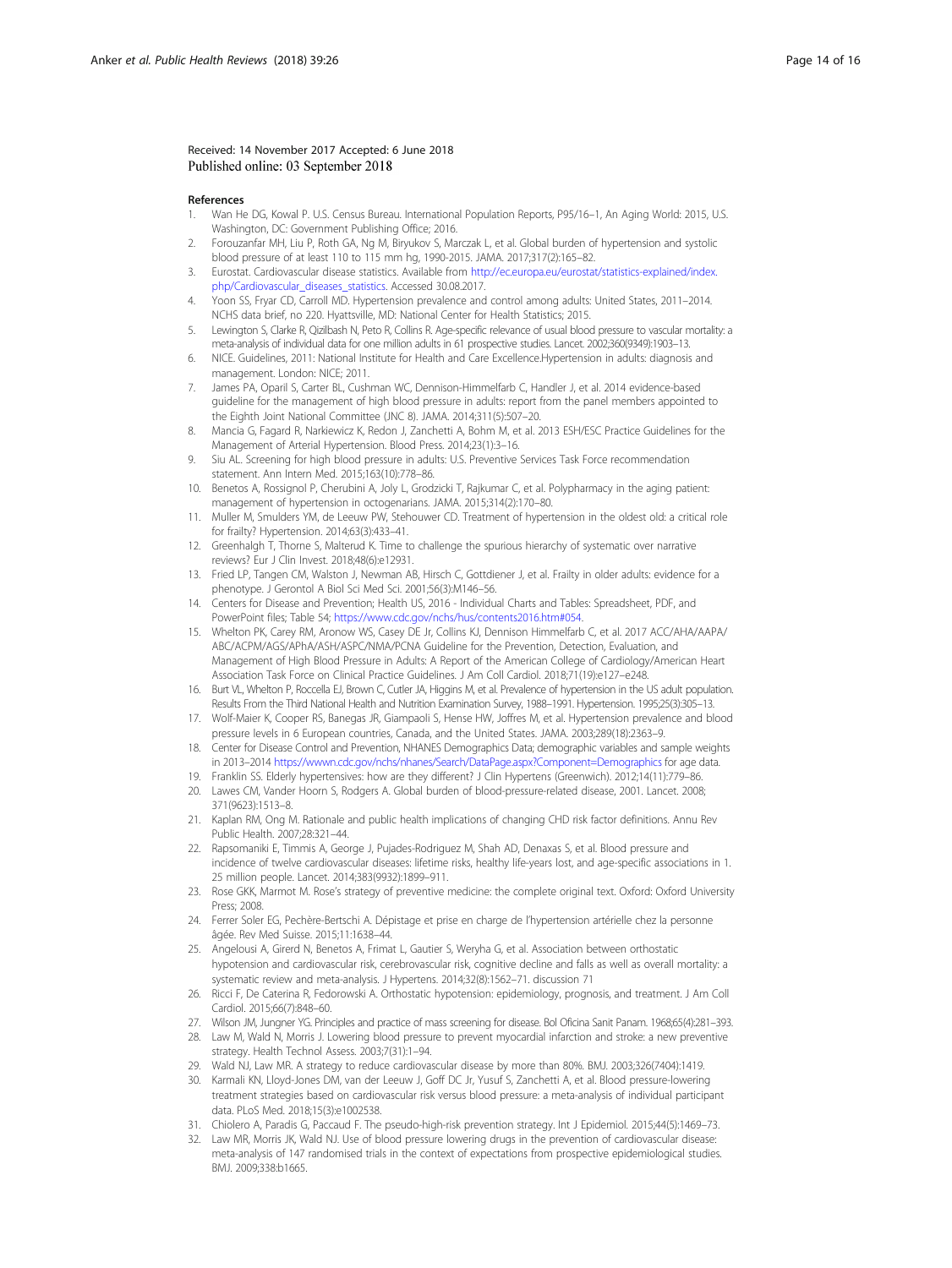- <span id="page-14-0"></span>33. Musini VM, Tejani AM, Bassett K, Wright JM. Pharmacotherapy for hypertension in the elderly. Cochrane Database Syst Rev. 2009;(4):Cd000028.
- 34. Wright JM, Musini VM, Gill R. First-line drugs for hypertension. Cochrane Database Syst Rev. 2018;4:Cd001841.
- 35. Moraes AAI, Baena CP, Muka T, Bano A, Buitrago-Lopez A, Zazula A, et al. Achieved systolic blood pressure in older people: a systematic review and meta-analysis. BMC Geriatr. 2017;17(1):279.
- 36. SHEP Cooperative Research Group. Prevention of stroke by antihypertensive drug treatment in older persons with isolated systolic hypertension. Final results of the Systolic Hypertension in the Elderly Program (SHEP). Jama. 1991; 265(24):3255–64.
- 37. Staessen J, Bulpitt C, Clement D, De Leeuw P, Fagard R, Fletcher A, et al. Relation between mortality and treated blood pressure in elderly patients with hypertension: report of the European working party on high blood pressure in the elderly. BMJ. 1989;298(6687):1552–6.
- 38. Beckett NS, Peters R, Fletcher AE, Staessen JA, Liu L, Dumitrascu D, et al. Treatment of hypertension in patients 80 years of age or older. N Engl J Med. 2008;358(18):1887–98.
- 39. Williamson JD, Supiano MA, Applegate WB, Berlowitz DR, Campbell RC, Chertow GM, et al. Intensive vs standard blood pressure control and cardiovascular disease outcomes in adults aged >/=75 years: a randomized clinical trial. JAMA. 2016;315(24):2673–82.
- 40. Molander L, Lovheim H, Norman T, Nordstrom P, Gustafson Y. Lower systolic blood pressure is associated with greater mortality in people aged 85 and older. J Am Geriatr Soc. 2008;56(10):1853–9.
- 41. Poortvliet RK, Blom JW, de Craen AJ, Mooijaart SP, Westendorp RG, Assendelft WJ, et al. Low blood pressure predicts increased mortality in very old age even without heart failure: the Leiden 85-plus study. Eur J Heart Fail. 2013;15(5):528–33.
- 42. Ravindrarajah R, Hazra NC, Hamada S, Charlton J, Jackson SHD, Dregan A, et al. Systolic blood pressure trajectory, frailty, and all-cause mortality > 80 years of age: cohort study using electronic health records. Circulation. 2017; 135(24):2357–68.
- 43. van Bemmel T, Gussekloo J, Westendorp RG, Blauw GJ. In a population-based prospective study, no association between high blood pressure and mortality after age 85 years. J Hypertens. 2006;24(2):287–92.
- 44. Blom JW, de Ruijter W, Witteman JC, Assendelft WJ, Breteler MM, Hofman A, et al. Changing prediction of mortality by systolic blood pressure with increasing age: the Rotterdam study. Age (Dordr). 2013;35(2):431–8.
- 45. Guo Z, Viitanen M, Winblad B. Low blood pressure and five-year mortality in a Stockholm cohort of the very old: possible confounding by cognitive impairment and other factors. Am J Public Health. 1997;87(4):623–8.
- 46. Hakala SM, Tilvis RS, Strandberg TE. Blood pressure and mortality in an older population. A 5-year follow-up of the Helsinki Ageing Study. Eur Heart J. 1997;18(6):1019–23.
- 47. Mattila K, Haavisto M, Rajala S, Heikinheimo R. Blood pressure and five year survival in the very old. Br Med J (Clin Res Ed). 1988;296(6626):887–9.
- 48. Post Hospers G, Smulders YM, Maier AB, Deeg DJ, Muller M. Relation between blood pressure and mortality risk in an older population: role of chronological and biological age. J Intern Med. 2015;277(4):488–97.
- 49. Satish S, Zhang DD, Goodwin JS. Clinical significance of falling blood pressure among older adults. J Clin Epidemiol. 2001;54(9):961–7.
- 50. Streit S, Poortvliet RKE, Gussekloo J. Lower blood pressure during antihypertensive treatment is associated with higher all-cause mortality and accelerated cognitive decline in the oldest-old-data from the Leiden 85-plus study. Age Ageing 2018; (0):1–6.
- 51. Mossello E, Pieraccioli M, Nesti N, Bulgaresi M, Lorenzi C, Caleri V, et al. Effects of low blood pressure in cognitively impaired elderly patients treated with antihypertensive drugs. JAMA Intern Med. 2015;175(4):578–85.
- 52. Richmond R, Law J, Kay-Lambkin F. Higher blood pressure associated with higher cognition and functionality among centenarians in Australia. Am J Hypertens. 2011;24(3):299–303.
- 53. Sabayan B, Oleksik AM, Maier AB, van Buchem MA, Poortvliet RK, de Ruijter W, et al. High blood pressure and resilience to physical and cognitive decline in the oldest old: the Leiden 85-plus study. J Am Geriatr Soc. 2012;60(11):2014–9.
- 54. van Vliet P, Sabayan B, Wijsman LW, Poortvliet RK, Mooijaart SP, de Ruijter W, et al. NT-proBNP, blood pressure, and cognitive decline in the oldest old: the Leiden 85-plus study. Neurology. 2014;83(13):1192–9.
- 55. Fried LP, Ferrucci L, Darer J, Williamson JD, Anderson G. Untangling the concepts of disability, frailty, and comorbidity: implications for improved targeting and care. J Gerontol A Biol Sci Med Sci. 2004;59(3):255–63.
- 56. Santos-Eggimann B, Karmaniola A, Seematter-Bagnoud L, Spagnoli J, Bula C, Cornuz J, et al. The Lausanne cohort Lc65+: a population-based prospective study of the manifestations, determinants and outcomes of frailty. BMC Geriatr. 2008;8:20.
- 57. Clegg A, Young J, Iliffe S, Rikkert MO, Rockwood K. Frailty in elderly people. Lancet. 2013;381(9868):752–62.
- 58. van Hateren KJ, Hendriks SH, Groenier KH, Bakker SJ, Bilo HJ, Kleefstra N, et al. Frailty and the relationship between blood pressure and mortality in elderly patients with type 2 diabetes (Zwolle Outpatient Diabetes project Integrating Available Care-34). J Hypertens. 2015;33(6):1162–6.
- 59. Odden MC, Peralta CA, Haan MN, Covinsky KE. Rethinking the association of high blood pressure with mortality in elderly adults: the impact of frailty. Arch Intern Med. 2012;172(15):1162–8.
- 60. Warwick J, Falaschetti E, Rockwood K, Mitnitski A, Thijs L, Beckett N, et al. No evidence that frailty modifies the positive impact of antihypertensive treatment in very elderly people: an investigation of the impact of frailty upon treatment effect in the HYpertension in the Very Elderly Trial (HYVET) study, a double-blind, placebo-controlled study of antihypertensives in people with hypertension aged 80 and over. BMC Med. 2015;13:78.
- 61. Levy D, Larson MG, Vasan RS, Kannel WB, Ho KL. The progression from hypertension to congestive heart failure. JAMA. 1996;275(20):1557–62.
- 62. Manson JE, Shufelt CL, Robins JM. The potential for postrandomization confounding in randomized clinical trials. JAMA. 2016;315(21):2273–4.
- 63. Kjeldsen SE, Mancia G. The un-observed automated office blood pressure measurement technique used in the SPRINT study points to a standard target office systolic blood pressure < 140 mmHg. Curr Hypertens Rep. 2017;19(1):3.
- 64. Husten L. Search Results for: SPRINT [Internet] CardioBrief. 2017 [cited 5 May 2018]. Available from: [http://www.](http://www.cardiobrief.org/?s=SPRINT) [cardiobrief.org/?s=SPRINT](http://www.cardiobrief.org/?s=SPRINT).